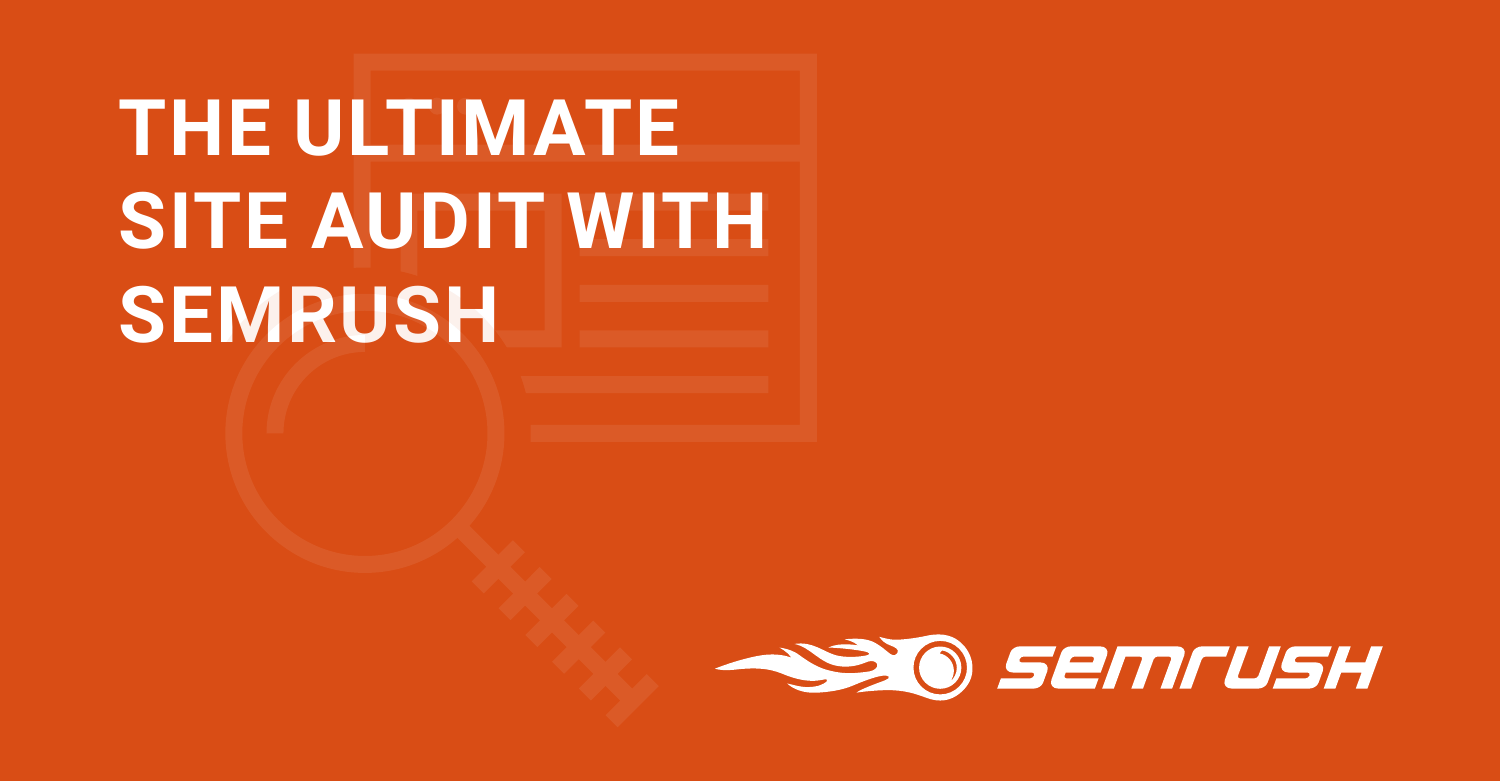### **[Introduction](#page-2-0) [Crawlability and](#page-4-0)  [Site Architecture](#page-4-0)**

[Robots.txt](#page-5-0)

[URL structure](#page-6-0)

[Links & Redirects](#page-7-0)

**[Sitemap](#page-9-0)** 

| $\bullet\bullet\bullet$ |  |
|-------------------------|--|
|                         |  |
|                         |  |
|                         |  |

**[On page SEO](#page-11-0)** [Content](#page-12-0) [Title tag](#page-13-0) [H1](#page-14-0) [Meta](#page-15-0)  [descriptions](#page-15-0) [Images](#page-16-0)





### **[Technical SEO](#page-18-0)**

[Page speed](#page-19-0)

[Old technology](#page-20-0)

[Mobile](#page-21-0)

**[HTTPS](#page-24-0) [Implementation](#page-24-0)**

**[International](#page-27-0)  [SEO](#page-27-0)**

### <span id="page-1-0"></span>**TABLE OF CONTENTS**



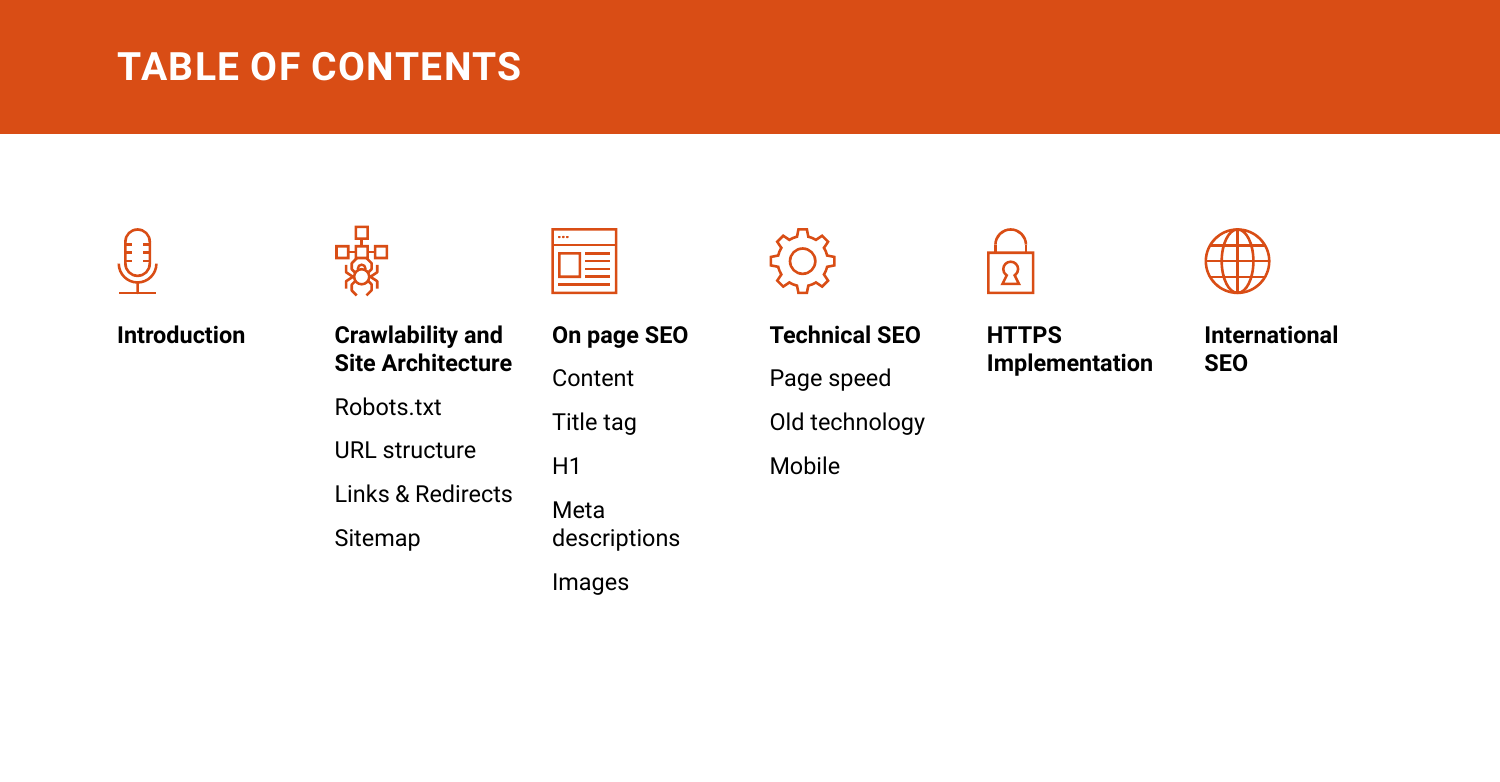### <span id="page-2-0"></span> $INTRODUCTION \equiv 3/30$

You have to regularly check your site's health and well-being, but performing a site audit can be very stressful, as the list of possible troubles your site may face is huge. Going through that list manually is a tedious chore, but luckily there is a tool that can sort out all of those issues for you.

The [SEMrush Site Audit](https://www.semrush.com/features/site-audit/) is a powerful instrument for checking your website's health. With fast crawling and customizable settings, it automatically detects up to 60 issues, covering almost every website disorder possible.

Along with this great tool you are going to need some knowledge under your belt for truly competent website analysis.

That is why we put together this PDF with the checklist of issues SEMrush Site Audit identifies. We also carried out [a new study on the most common on-site](https://www.semrush.com/blog/technical-seo-mistakes-semrush-study-2017/) [SEO issues](https://www.semrush.com/blog/technical-seo-mistakes-semrush-study-2017/) to read on our blog. We checked 100,000 websites and 450 million pages for 40 issues to find out which mistakes appear more often. In this research we present you with a the lineup of issues that might appear on your website as well as data on how often each mistake was detected.

This guide will provide you with explanations of why these problems crop up and tips on how to overhaul them. All of the issues in the PDF are divided into three categories by criticality, the same way as in the SEMrush Site Audit.



This e-book will guide you through everything from crawlability issues to on-page mistakes. Some of those may seem minor, but you have to make sure that they will not stack up and chain-react with devastating repercussions.

With the SEMrush Site Audit tool, our recent research and this PDF, you will be able to conduct a complete audit of your site quickly and effectively.

The most crucial issues that require immediate attention.

These issues have a lesser impact on a website's performance but should never be neglected.

Insignificant issues that might not pose a problem but still need attending to.

### **ERRORS**

### **WARNINGS**

### **NOTICES**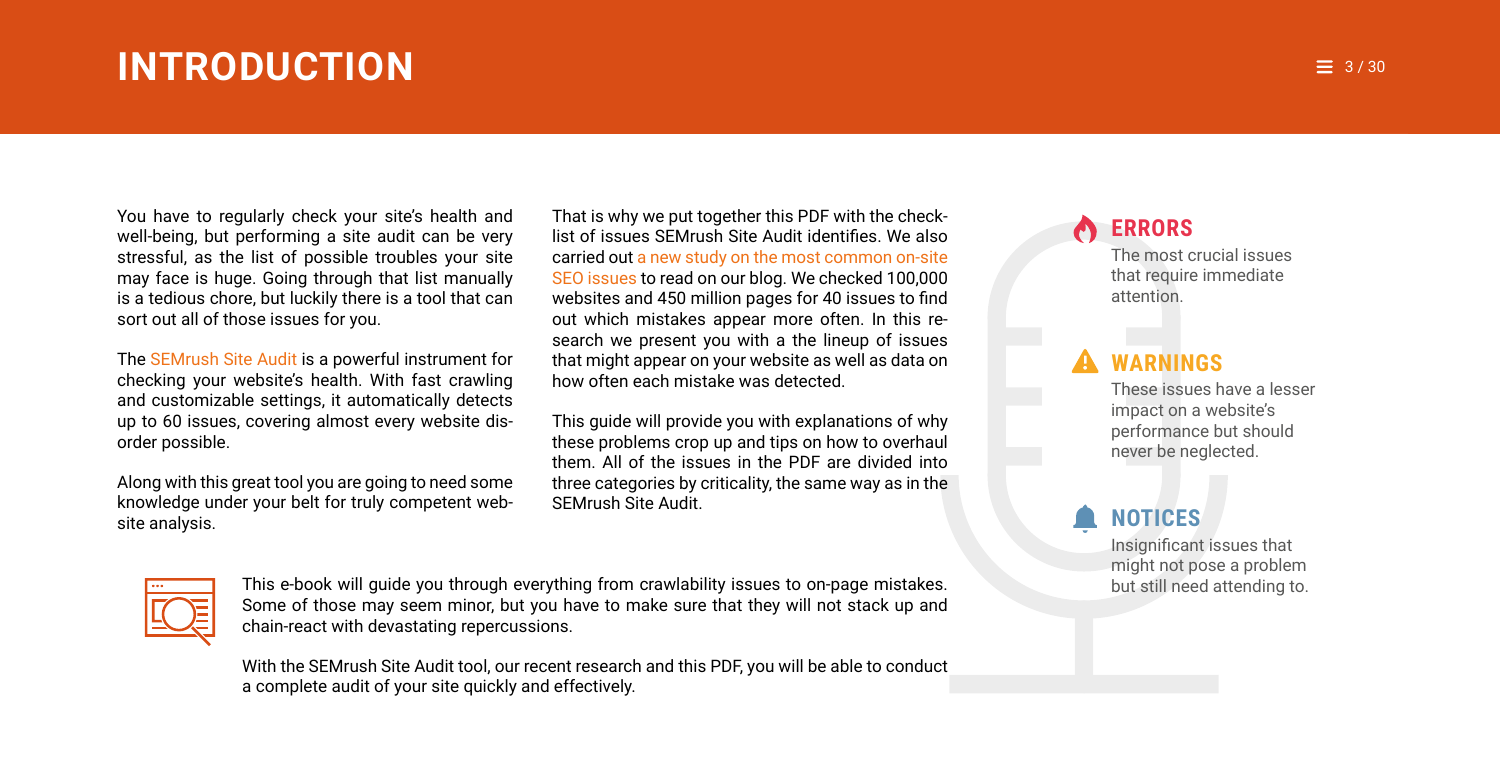# **CRAWLABILITY AND SITE ARCHITECTURE**

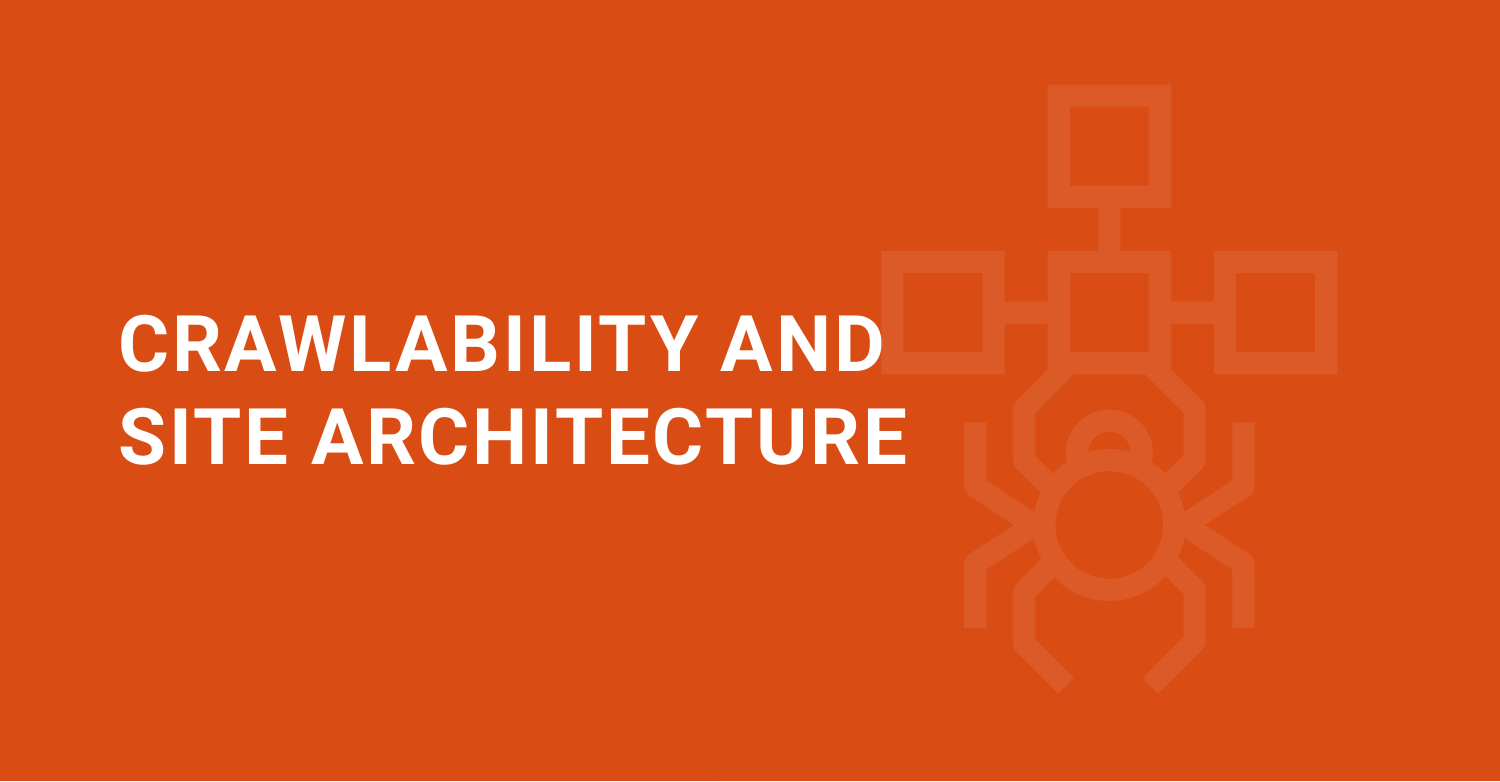First things first, there is no point in optimizing anything on your website if search engines can not see it. In order for a site to appear in a search engine like Google, it should be crawled and indexed by it. Consequently, the [website's crawlability](https://www.semrush.com/blog/what-are-crawlability-and-indexability-of-a-website/) [and indexability](https://www.semrush.com/blog/what-are-crawlability-and-indexability-of-a-website/) are two of the most commonly unseen elements that can harm your SEO effort if not addressed.

To foster better navigation and understanding for both users and crawl bots, you need to build a well-organized site architecture. SEO-friendly here equals user-friendly, just as it should. To achieve that you need to streamline your website's structure, and make sure that valuable, converting content is available and no more than four clicks away from your homepage.

### <span id="page-4-0"></span>**CRAWLABILITY AND SITE ARCHITECTURE**

### **LEVEL UP CRAWLABILITY OF YOUR WEBSITE**  WITH THE SEMRUSH **SITE AUDIT TOOL**

[Start your audit](https://www.semrush.com/siteaudit/?utm_source=PDF&utm_medium=all&utm_campaign=Site_Audit)

 $\rightarrow$ 

 $\equiv$  5/30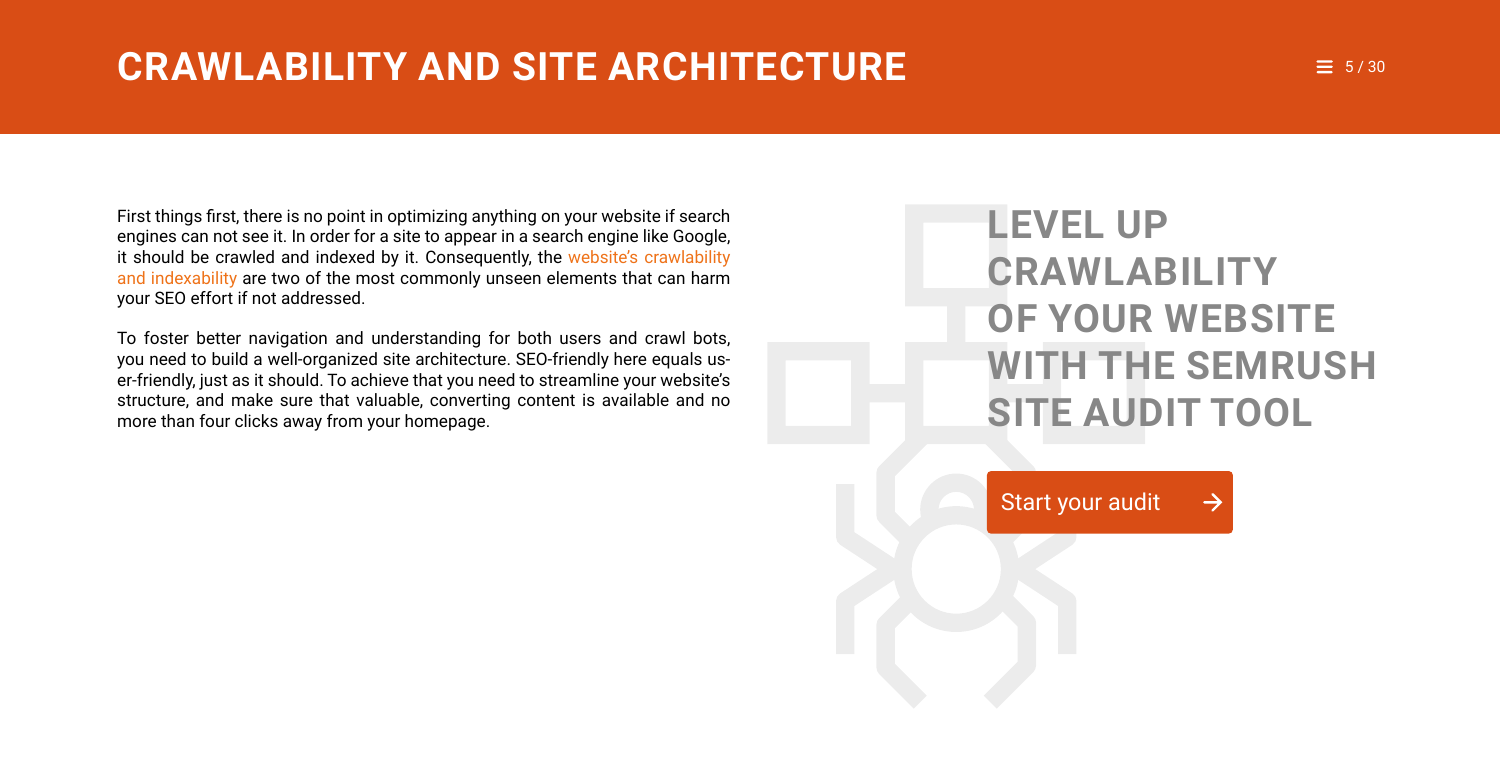There are many reasons that can prevent search bots [from crawling.](https://www.semrush.com/blog/crawlability-issues/) Robots.txt can block Google from crawling and indexing the whole site or specific pages. Although it is not crucial for a website's well-being to have a robots.txt, it can increase a site's crawling and indexing speed. But watch out for mistakes, as they can cause Google to ignore important pages of your site or crawl and index unnecessary ones. Despite the fact that building a robots file is not that hard, format errors are quite common: an empty user-agent line, the wrong syntax, mismatched directives, listing each file instead of shutting indexation for the whole directory or listing multiple directories in a single line.

### <span id="page-5-0"></span>**ROBOTS.TXT**

Consider a robots.txt as a guide to your website – by creating a simple file in txt format, you can lead bots to important pages by hiding those that are of no significance to users and therefore crawlers. We recommend that you exclude from crawling temporary pages and private pages that are only visible to certain users or administrators, as well as pages without valuable content. Although, robots.txt is never a strict directive but more of a suggestion, and sometimes bots can neglect it.



## **FORMAT ERRORS IN ROBOTS.TXT ROBOTS.TXT NOT FOUND**

To learn more about robots.txt files, look into [Google's manual on Robots.txt.](https://support.google.com/webmasters/answer/6062608?hl=en) If you want to validate an existing file, you can use [Robots.txt Tester.](https://support.google.com/webmasters/answer/6062598?hl=en)

 $\equiv$  6/30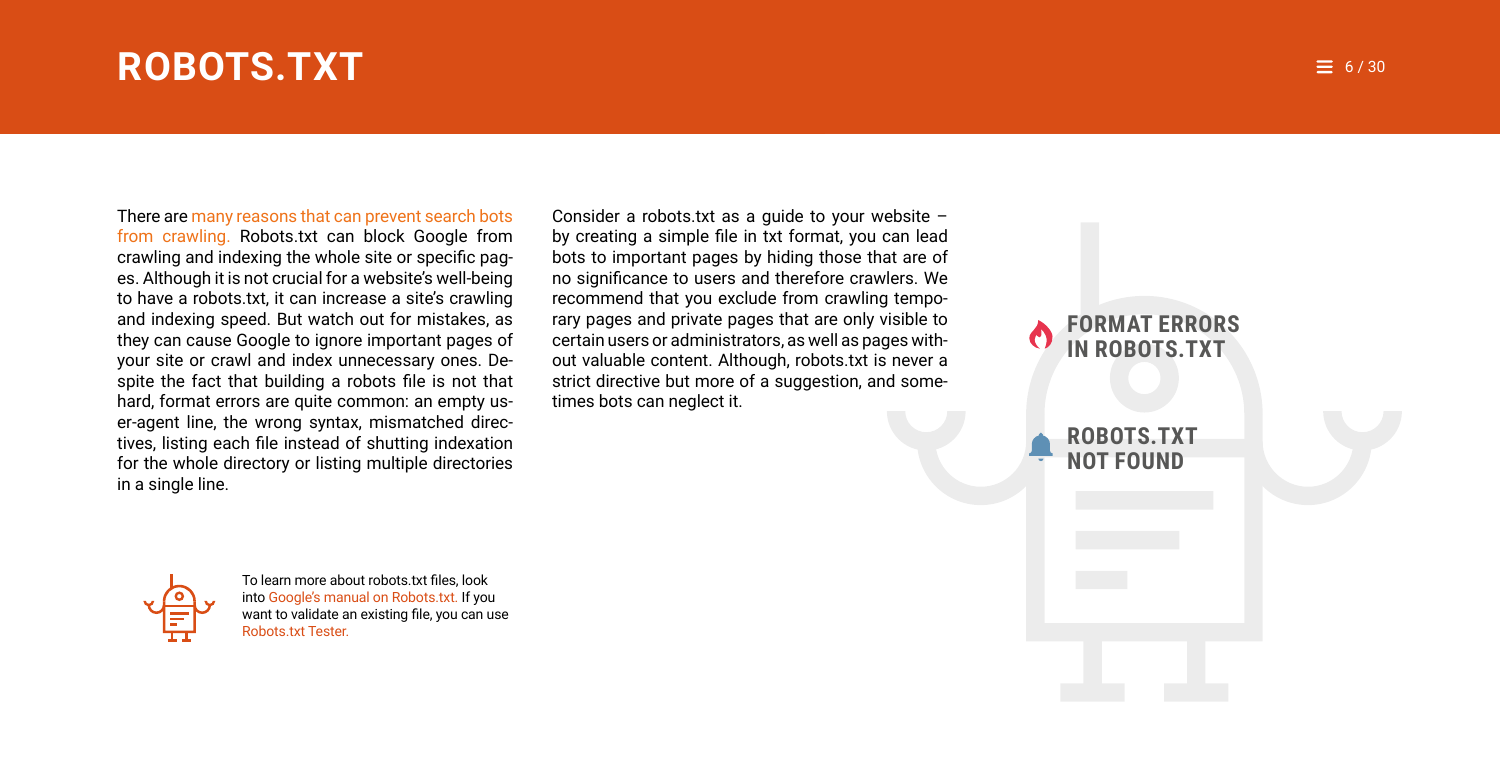For an SEO specialist [URL is more than just the ad](https://www.semrush.com/blog/on-page-seo-basics-urls/)[dress of a webpage.](https://www.semrush.com/blog/on-page-seo-basics-urls/) If left unattended, they can negatively affect indexing and ranking. Crawlers and people alike will read URLs, so use relevant phrases in URLs to indicate what the page's content is about. You can have the URL match the title, but know that search bots may consider underscores in URLs as part of a word, so it is better to use hyphens or dashes instead to refrain from mix-ups.

Do not use capital letters unless you have a very good reason. It just unnecessarily complicates readability for robots and humans. While the domain part of a URL is not case sensitive, the path part might be, depending on the OS your server is running on. This will not affect rankings, because a search engine will

URL structure can signal the page's importance to search engines. Generally speaking, the higher the page is, the more important it seems. So keep the structure simple and put your prime content as close to the root folder as possible. Also keep in mind that having URLs that are too long or complex with many parameters is neither user- nor SEO-friendly. So, although it is officially acceptable to have up to 2,048 characters in a URL, try to keep its length under 100 characters and trim down dynamic parameters when possible.

 $\equiv$  7/30

### <span id="page-6-0"></span>**URL STRUCTURE**

figure out the page no matter what, but if a user mistypes a case sensitive URL or your server migrates, you may run into problems in the form of a 404 error.

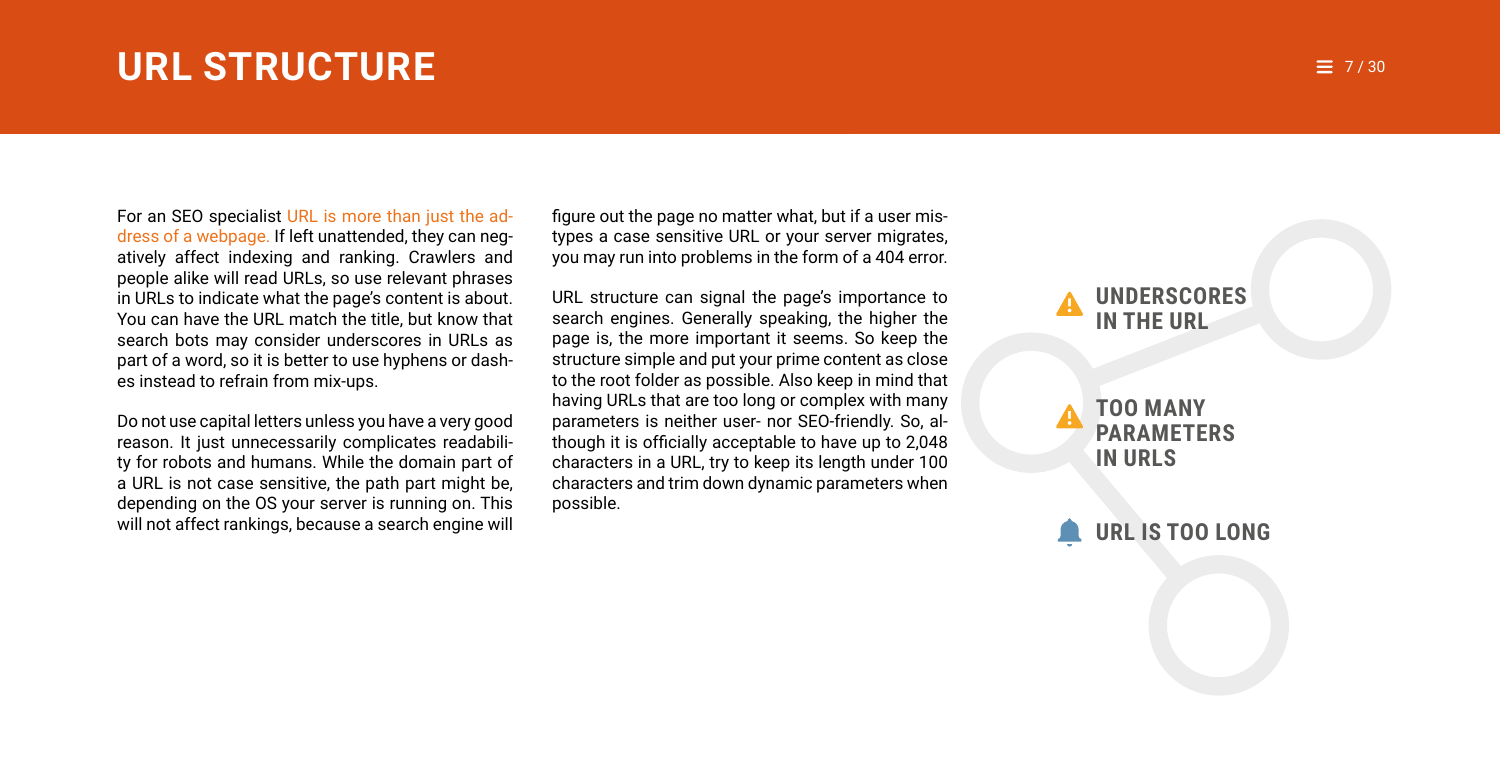### <span id="page-7-0"></span>**LINKS & REDIRECTS (1/2)**  $= 8/30$

Having links on your website is necessary for steering users and redistributing pages' link juice. But broken links and 4xx and 5xx status codes can notably deteriorate user experience and your SEO efforts. Having too many links on a page as well makes it look spammy and unworthy to both users and crawlers, which will not go through all the links anyway. Also keep in mind that mistakenly used [nofollow attributes](https://support.google.com/webmasters/answer/96569?hl=en) can be harmful, especially when applied to internal links.

If you have broken external links, reach out to the website owners. Carefully review your own links, replace or remove inoperative ones, and in the case of server errors, contact webhosting support.

Another concern here is dealing with temporary redirects. They seem to work in the same manner as permanent ones on the surface, but when you use 302/307 redirects instead of a 301 redirect, search engine keeps the old page indexed and the pagerank does not transfer to the new one. Take into account that search bots may consider your website with WWW and without WWW as two separate domains. So you need to set up 301 redirects to the preferred version and indicate it in Google Search Console. **REDIRECT CHAINS** 

**AND LOOPS**

**BROKEN INTERNAL**   $\bullet$ **LINKS**

**MULTIPLE CANONICAL URLS**



**BROKEN EXTERNAL**  O **LINKS** 

**TOO MANY ON-PAGE LINKS**

**WWW DOMAIN CONFIGURED INCORRECTLY**

**TEMPORARY REDIRECTS**

**INTERNAL LINKS WITH NOFOLLOW ATTRIBUTES**



**5XX ERRORS** 

**EXTERNAL LINKS WITH NOFOLLOW ATTRIBUTES**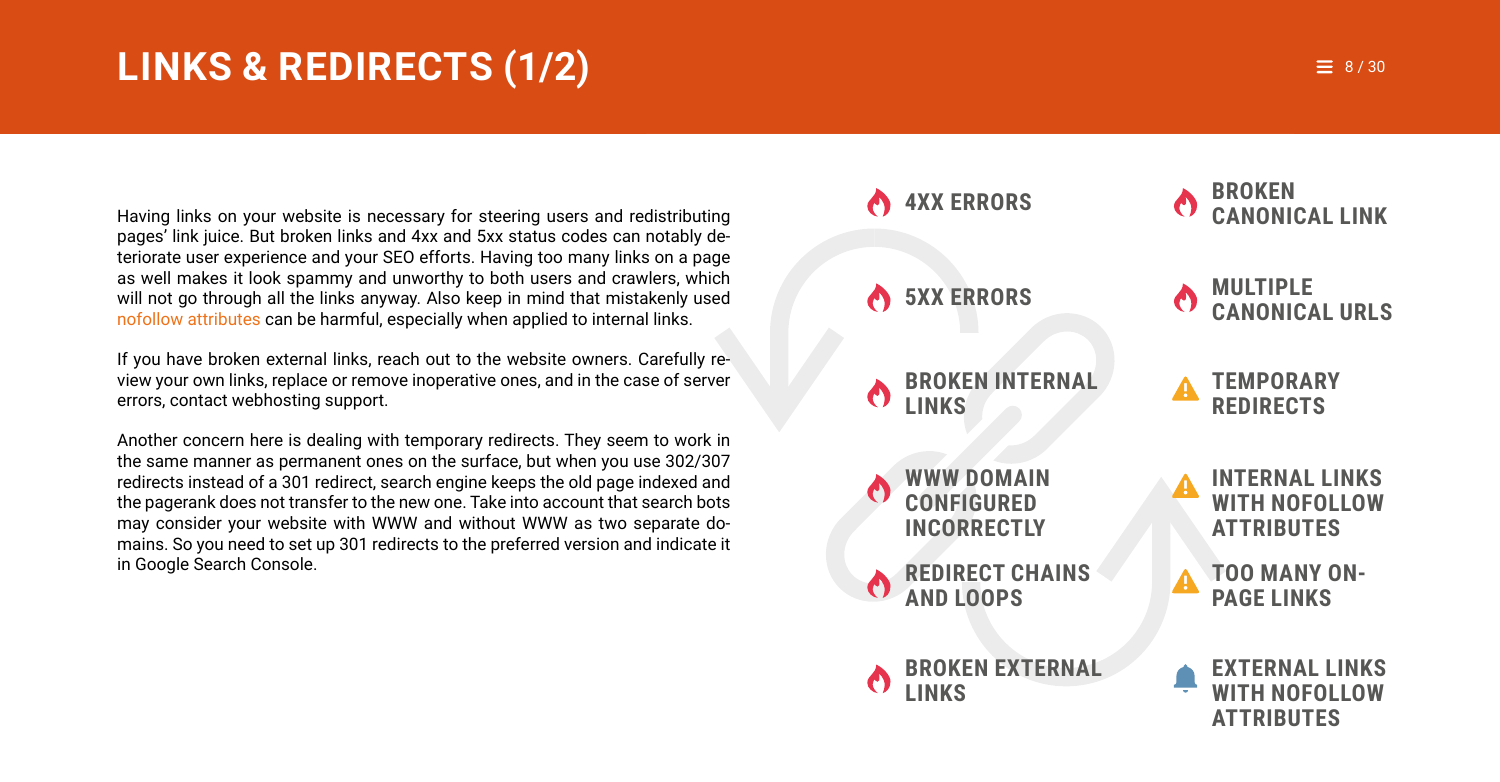### **LINKS & REDIRECTS (2/2)**  $= 9/30$

If you have multiple versions of a page, you need to use the rel="canonical" tag to inform crawlers of which version you want to show up in search results. But you have to be careful when using canonical tags. Make sure that the rel="canonical" element does not lead to a broken or non-existent page; this can severely decrease crawling efficiency. And if you set multiple canonical tags on one page, crawlers will most likely ignore all of them or pick the wrong one.

Redirect chains and loops will confuse crawlers and frustrate users with increased load speed. You also lose a bit of the original pagerank with each redirect. That is a big no-no for any website owner, however redirection mistakes tend to slip through the cracks and pile up, so you have to check linking on your website periodically.

**REDIRECT CHAINS AND LOOPS**

**BROKEN INTERNAL**   $\bullet$ **LINKS**

**MULTIPLE CANONICAL URLS**





**TOO MANY ON-PAGE LINKS**

**WWW DOMAIN CONFIGURED INCORRECTLY**

 $\bullet$ 

**TEMPORARY REDIRECTS**

**INTERNAL LINKS WITH NOFOLLOW ATTRIBUTES**



**EXTERNAL LINKS WITH NOFOLLOW ATTRIBUTES**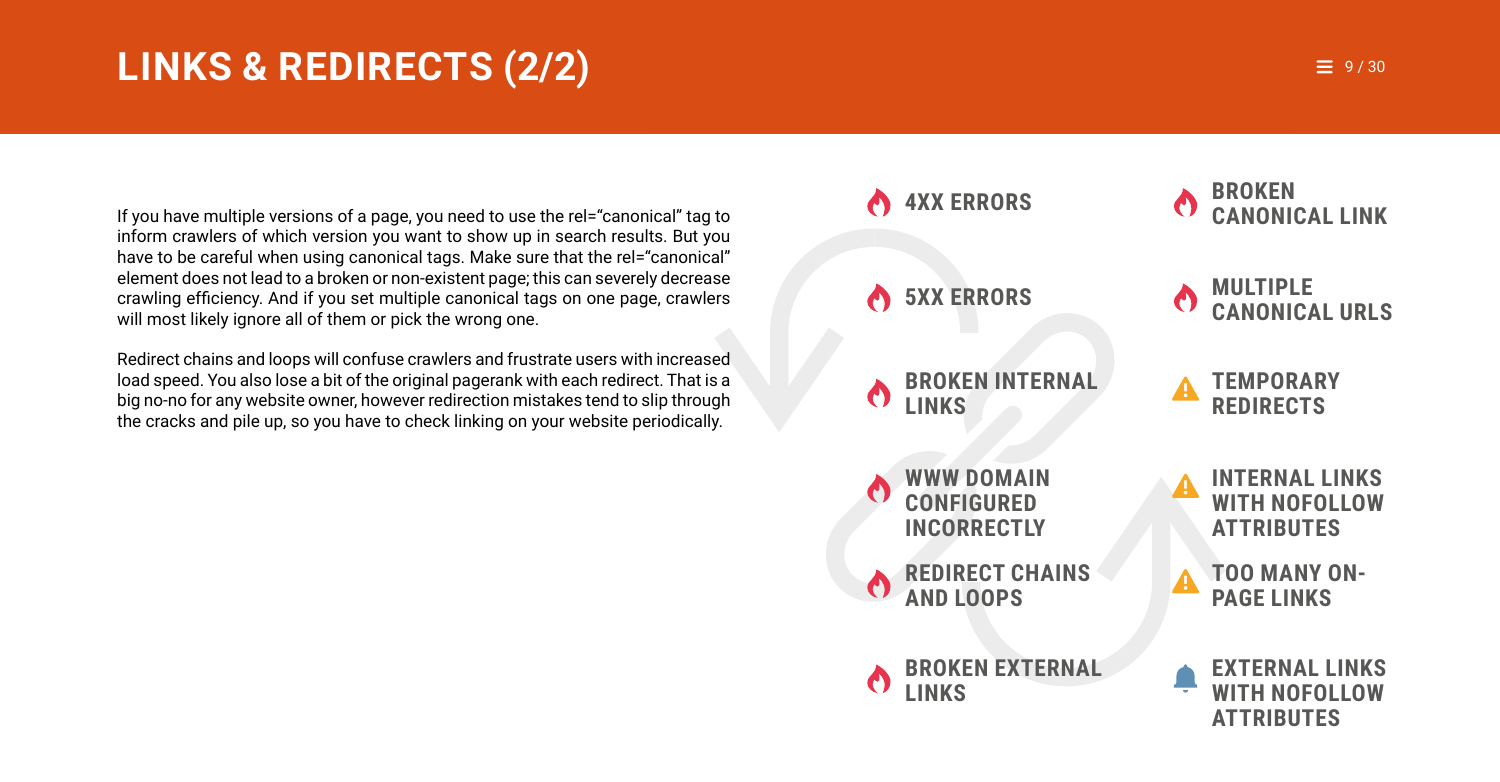<span id="page-9-0"></span>

Submitting a sitemap to Google Search Console is a great way to help bots navigate your website faster and get updates on new or edited content. Almost every site contains some utilitarian pages that have no place in search index and the sitemap is a way of highlighting the landing pages you want to end up on the SERPs. Sitemap does not guarantee that the listed pages will be indexed, and those that are not mentioned will be ignored by search engines, but it does make the indexing process easier.

You can create an XML sitemap manually, or generate one using a CMS or a [third-party tool.](https://code.google.com/archive/p/sitemap-generators/wikis/SitemapGenerators.wiki) Search engines only accept sitemaps that are less than 50 MB and contain less than 50,000 links, so if you have



a large website, you might need to create additional sitemaps. You can learn more about managing multiple sitemaps from this [guideline.](https://support.google.com/webmasters/answer/75712?visit_id=1-636373739560809522-1337840655&rd=1)

Obviously there should not be any broken pages, redirects or misspelled links in your sitemap. Listing pages that are not linked to internally on your site is a bad practice as well. If there are multiple pages with the same content, you should leave only the canonical one in sitemap. Do not add links to your sitemap that are blocked with the robots file, as this would be like telling a searchbot to simultaneously crawl and not crawl the page. But do remember to add a link to your sitemap to robots.txt.



To learn more on the correct implementation of the sitemap, look into [the official guide.](https://www.sitemaps.org/protocol.html)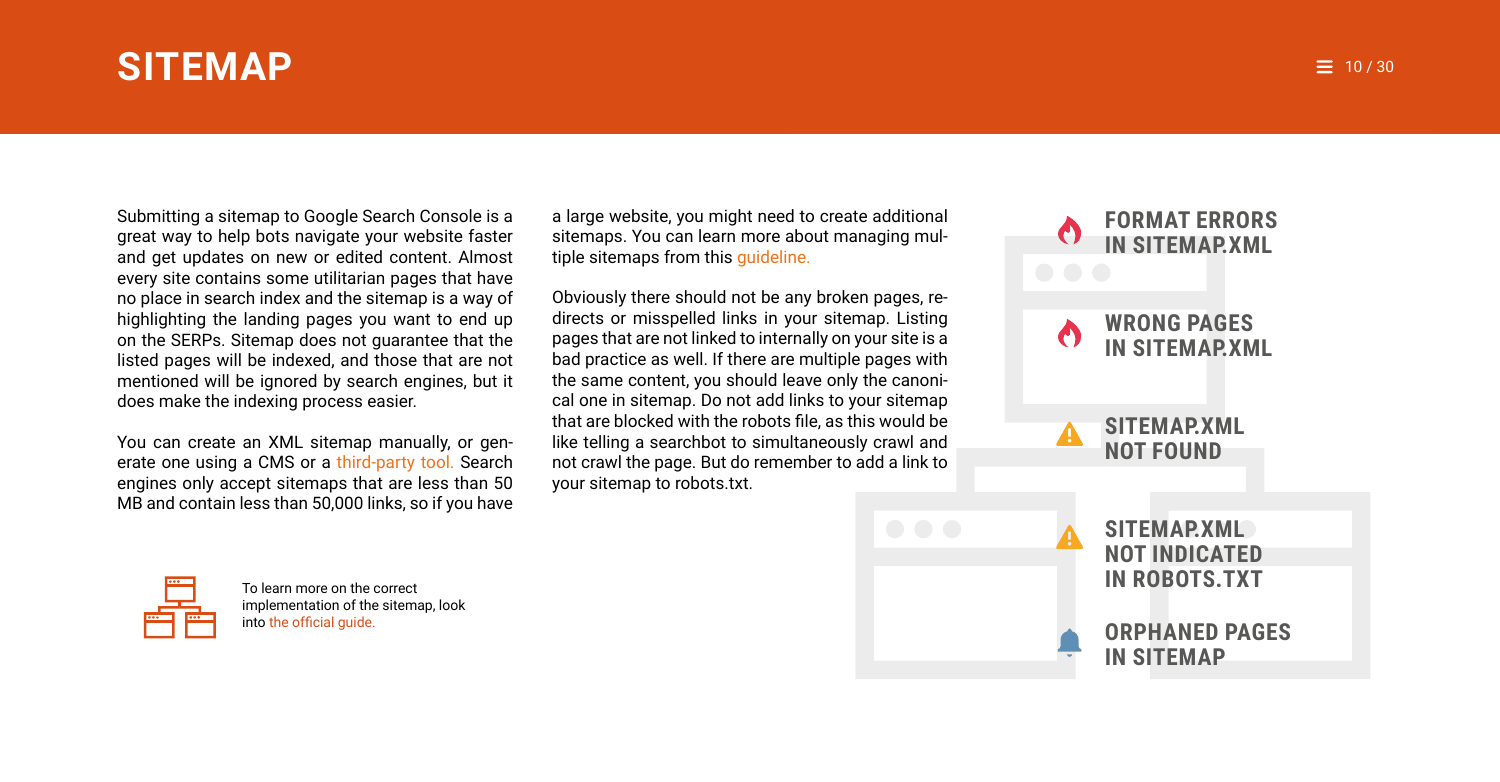**ON-PAGE SEO**

| OO |  |  |
|----|--|--|
|    |  |  |
|    |  |  |
|    |  |  |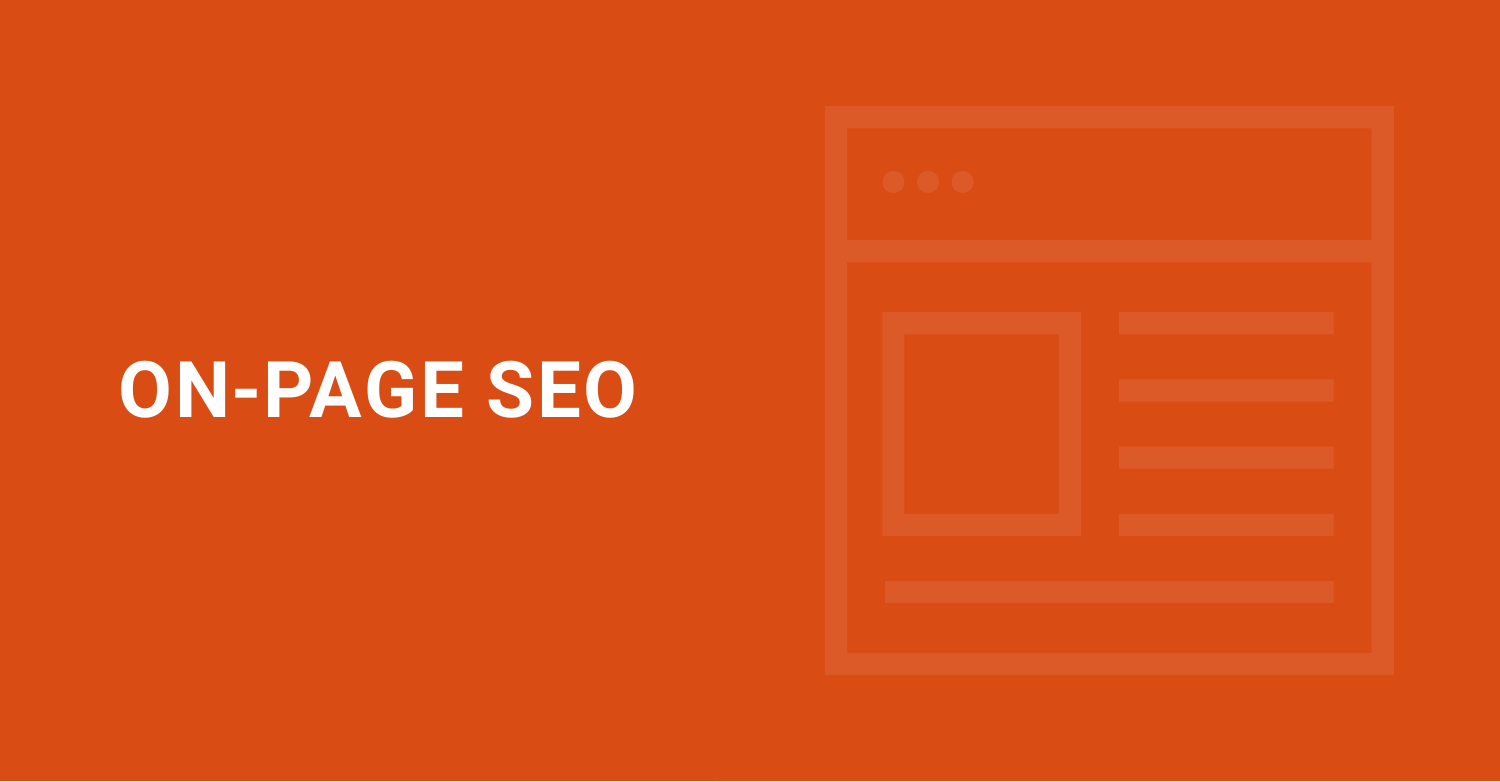### <span id="page-11-0"></span>**ON-PAGE SEO**  $\equiv 12/30$

On-page SEO is about improving the rankings of specific pages by optimizing their content and HTML behind them. You need to fastidiously craft all the ingredients of a page in order to earn more relevant traffic. [Great written and visual content](https://www.semrush.com/blog/content-optimization-list-blogging-for-people-and-search-engines/) combined with the perfect backstage work leads to user satisfaction and search engine recognition.

It is also fair to say that well-executed on-page optimization is a legitimate path to the off-page success of your website. Using strong content as a basis for link building will take less effort to reach excellent results. And the best part is that all those elements are in the palm of your hand  $-$  you can always adjust content displayed on the page and meta tags concealed in the code.

## **FIND ALL ON-PAGE SEO MISTAKES**  WITH THE SEMRUSH **SITE AUDIT TOOL**

 $\rightarrow$ 

[Start your audit](https://www.semrush.com/siteaudit/?utm_source=PDF&utm_medium=all&utm_campaign=Site_Audit)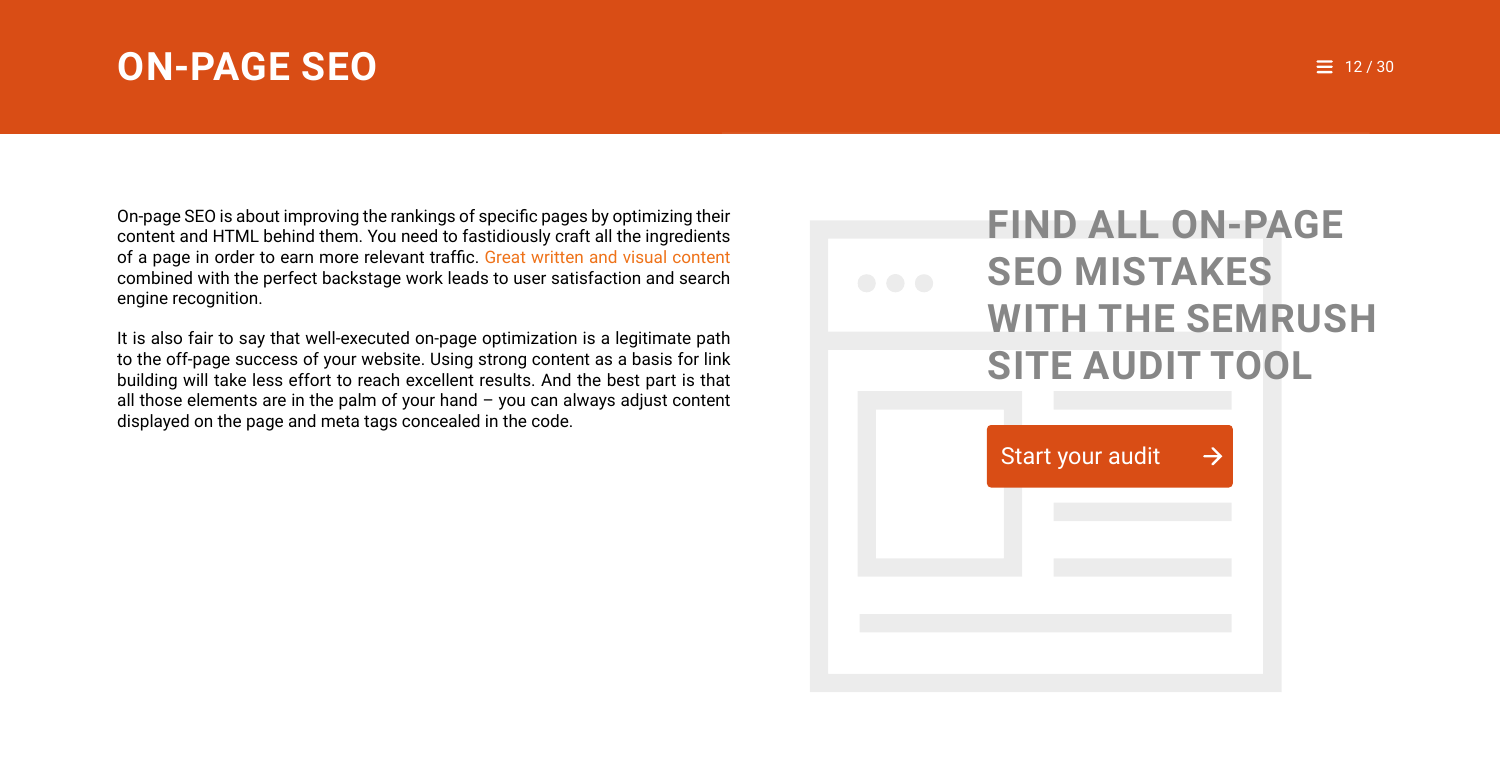### <span id="page-12-0"></span> $COMTEMT$   $\equiv$  13/30

It is well known that good SEO means good content. Rehashed or even copied content is rarely valuable to users and can significantly affect rankings. So you have to inspect your website for identical or nearly identical pages and remove or replace them with unique ones. We advocate that pages have at least 85% unique content.

If under certain circumstances duplicate content is appropriate, in order to avoid cannibalization (multiple pages targeting the same keywords) you have to indicate secondary pages with a rel="canonical" tag that links to the main one. It is a common distress of the e-commerce portals where product pages and variously sorted lists of products appear as duplicates. And sometimes when a URL has parameters, it might get indexed as a separate page, thus creating a duplicate. To prevent that from happening, you need to add a self-referential canonical tag that directs to the clean version of the URL.

Another important issue is your pages' word count. Long-form content tends to have more value, and generally we recommend putting at least 200 words on a page. But obviously not every page needs a lot of text, so use common sense and do not create content just for the sake of content.

A low text-to-HTML ratio can also indicate a poor-quality page. Our advice here is that a page should contain more than 10% of the actually displayed text in relation to the code. But again, if you think that a low word count is acceptable for a specific page, then no worries. But be cautious if this issue is triggered on a page with a lot of content. While having excessive HTML code is not critical, you should try streamlining it to contribute to faster loading and crawling speed.

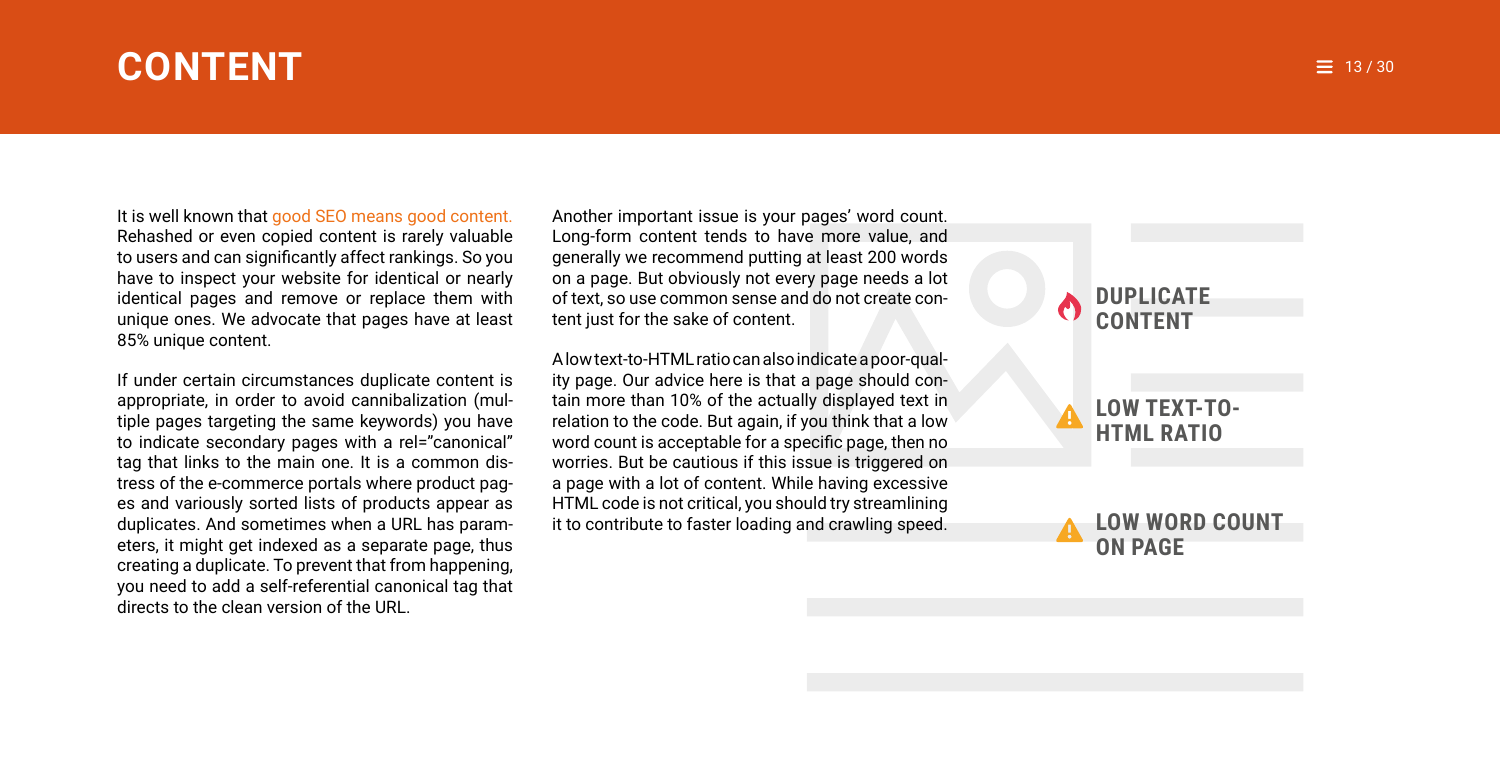### <span id="page-13-0"></span>**TITLE TAG**  $\blacksquare$  14/30

The importance of your [title tag](https://www.semrush.com/blog/on-page-seo-basics-page-titles/) is pretty obvious  $$ generally it is the first impression you will make on a person browsing the search engine results page. So you need to create captivating, but more importantly, individual meta titles for every page to orient searchers and crawlers. Duplicated titles can confuse users as to which webpage they should follow.

Make your title tags concise. Brevity is the soul of wit and all, but in particular, you need to do this because titles that are too long might get automatically cropped. However, you should recognize that short titles are usually uninformative and rob you off the

opportunity to inject more delicious wordage to lure customers. To keep your title tags balanced, you should typically strive for about 50-60 characters. However, the space allotted for titles on results page but it is actually about pixels these days, so keep an eye out for wide letters like "W."

After you have written a perfect, simple and descriptive title, you still need to watch out for Google's reaction, since it might not find your masterpiece relevant to the page or the query, and completely rewrite it. There is also a chance that Google will add your brand name to the title, casually cutting off its ending.

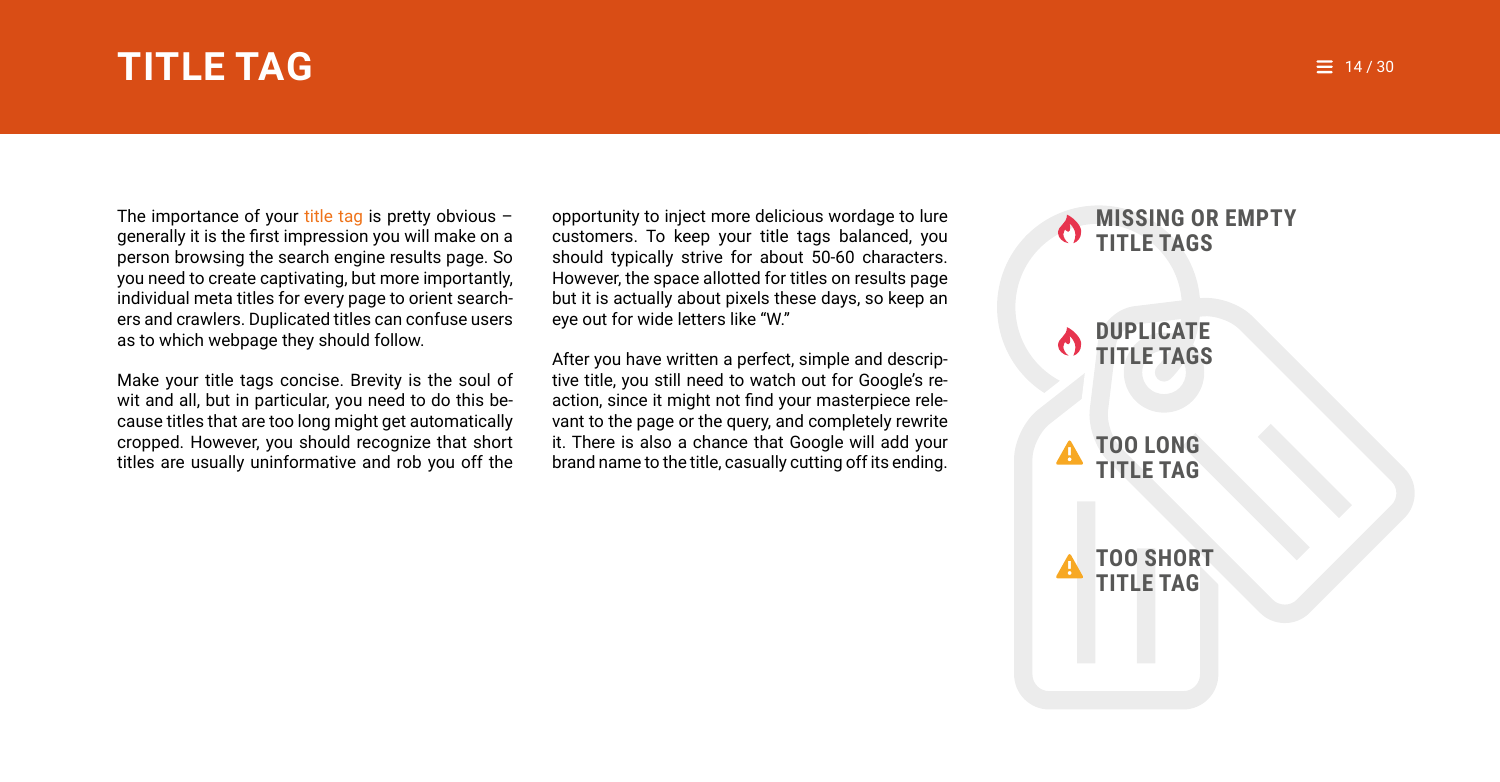<span id="page-14-0"></span>

A website's H1 heading is less important than its title tag, but it still helps crawlers and users, and stands out visually on a page. The H1 and the title tag can be identical, which is acceptable from a technical standpoint but not a good SEO practice. When your H1 and title are the same you are missing the chance to diversify semantics with varied phrases and it makes your page look overly optimised. Give some thought to your H1s – make them catchy, yet simple and relevant.

Search bots use H1 to get a hint as to what is your page about, so do not distract them by putting multiple H1s on a single page, instead use an H2-H6 hierarchy for descending subsections. These subheadings are far less important than the H1 and are placed mostly for users rather than crawlers. Structured text is better at holding readers' attention, and a clear layout ensures easier information consumption and, creates an overall better user experience. So create scannable content, and make sure that your headings and subheadings correlate with the topic of a page and its sections.



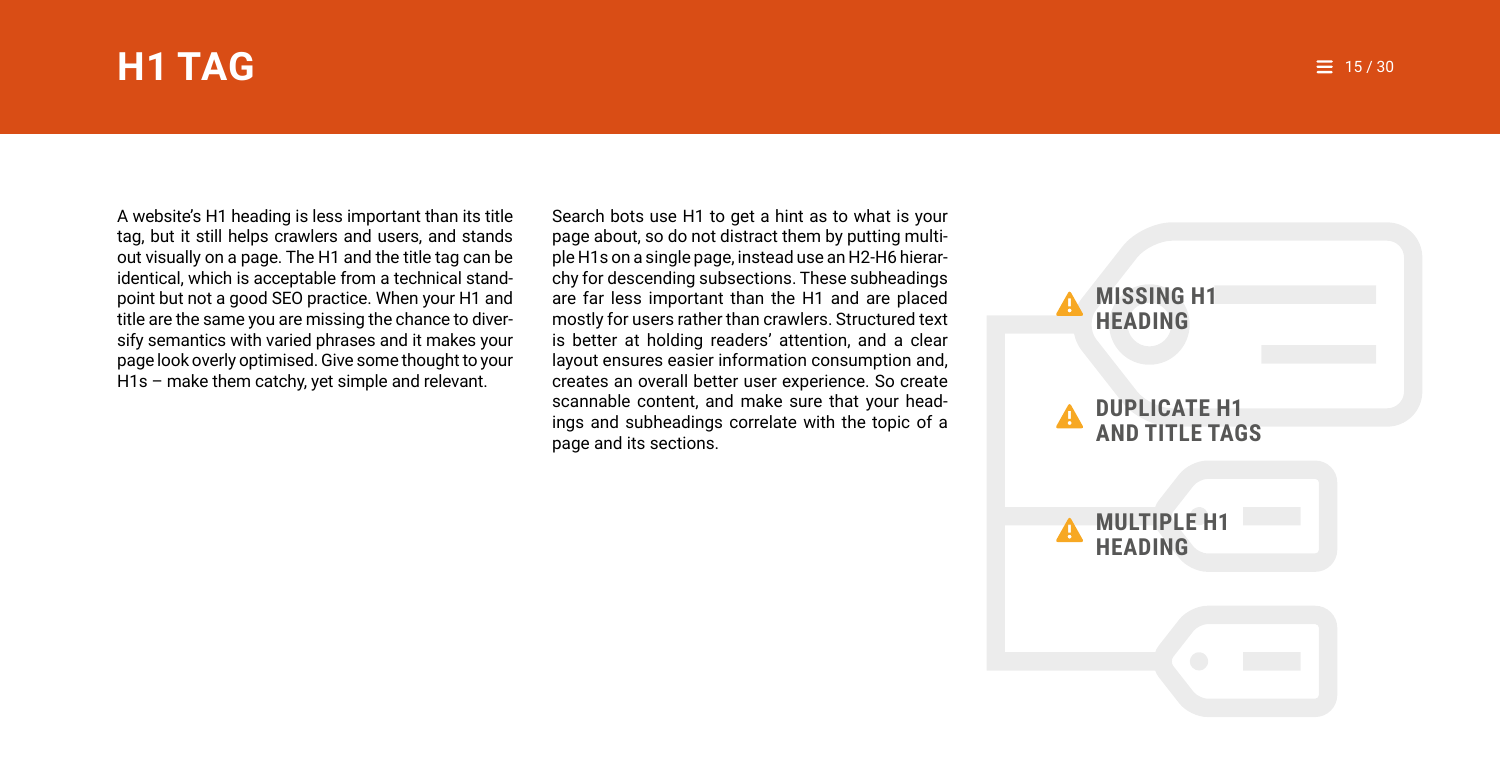### <span id="page-15-0"></span>**META DESCRIPTION**  $\equiv 16/30$

If your page's title tag is the proverbial book cover that it is judged upon in the search results, then your meta [description](https://www.semrush.com/blog/on-page-seo-basics-meta-descriptions/) is the back cover that sells it for a click. Of course, a missing meta description will not affect your rankings – Google will make one up for you. But the result will probably not be the most relevant or flashy, which may, in turn lower your potential CTR.

Although, on many occasions, it might be inconvenient and unnecessary to come up with a unique de-

> You can use [SEOmofo](http://www.seomofo.com/snippet-optimizer.html) to preview the appearance of your title, description, and URL in the snippet on Google's SERP.

scription for each page. In that case you should concentrate on the most important landings and leave all the rest with auto-generated.

Creating a loud-and-clear summary of a page is an art, but keep in mind that having copy-pasted meta descriptions is worse than not having any. Duplicates might obstruct a crawler's ability to distinguish the relevance and priority of a page.



### **DUPLICATE META**   $\bullet$ **DESCRIPTIONS**

**MISSING META DESCRIPTION**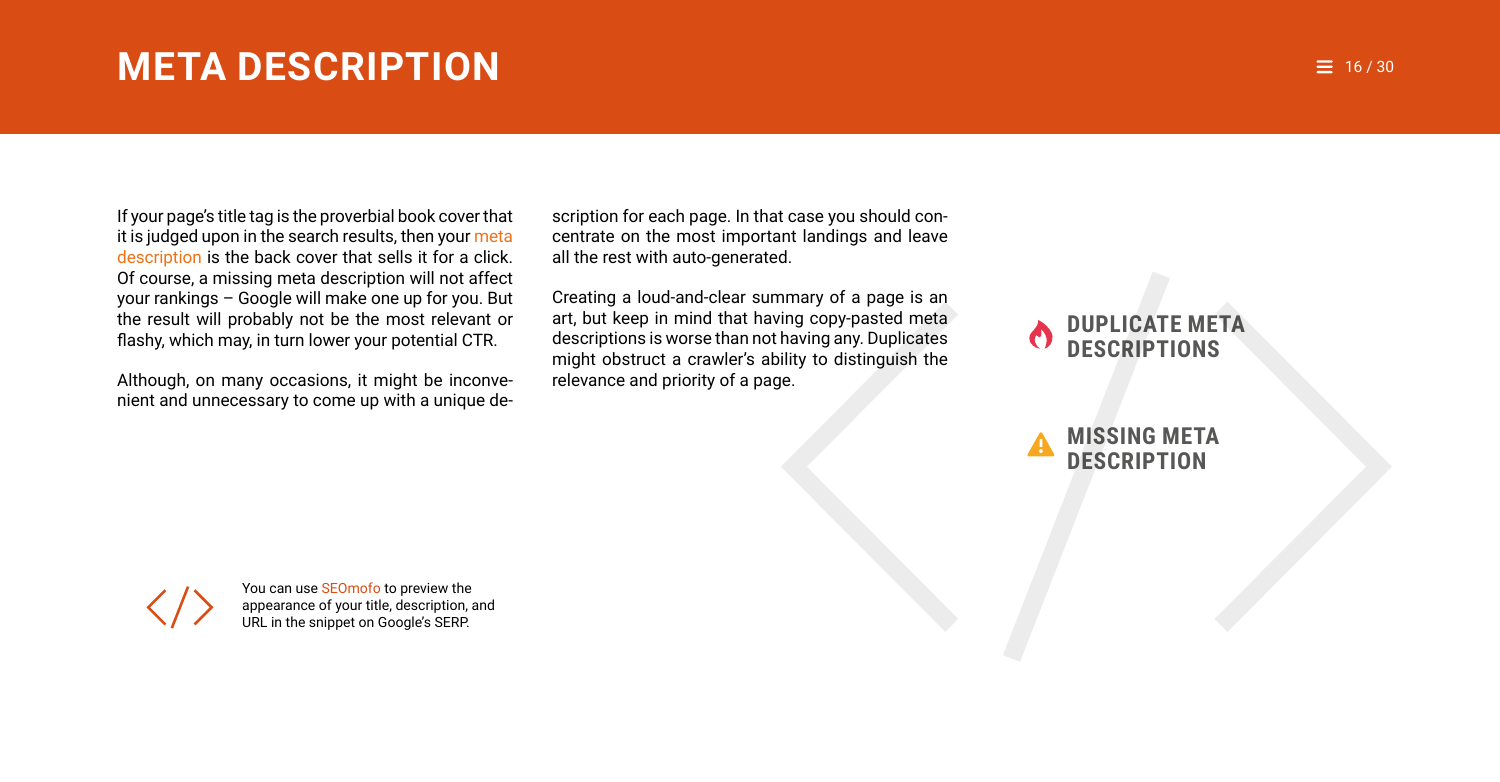<span id="page-16-0"></span>

Image searches are nothing new, and while top ranks in an image SERP can bring a chunk of a target audience to your website, image SEO is still neglected by some website owners. We will talk more about image optimization in the following section on page speed. For now let's look solely at the SEO aspects of an image; which are its alt attribute and its availability. Seeing appealing and informative images on a website is awesome, but broken links and no longer existent sources can spoil all the fun. Plus, Google may decide that your page is poorly coded and maintained if it contains broken images. You need to regularly inspect your site for such occurrences and reinstate or erase faulty elements, especially if your imagery is doing the selling. With missing pictures it is hard to reach an audience for clothing shops, food delivery, hotels, etc.

An alt attribute should give a clear depiction of a picture, and while it is an opportunity to add more keywords to a page, beware of keyword stuffing. Keep the alt attribute simple and accurate to what is seen in the image. Another tip many website owners do not know is that the file name of an image also matters, since search engines will read it when crawling a page. Try to give your files relevant names and create descriptive alt attributes, because besides helping you rank in image searches, it will also greatly aid visually impaired people.

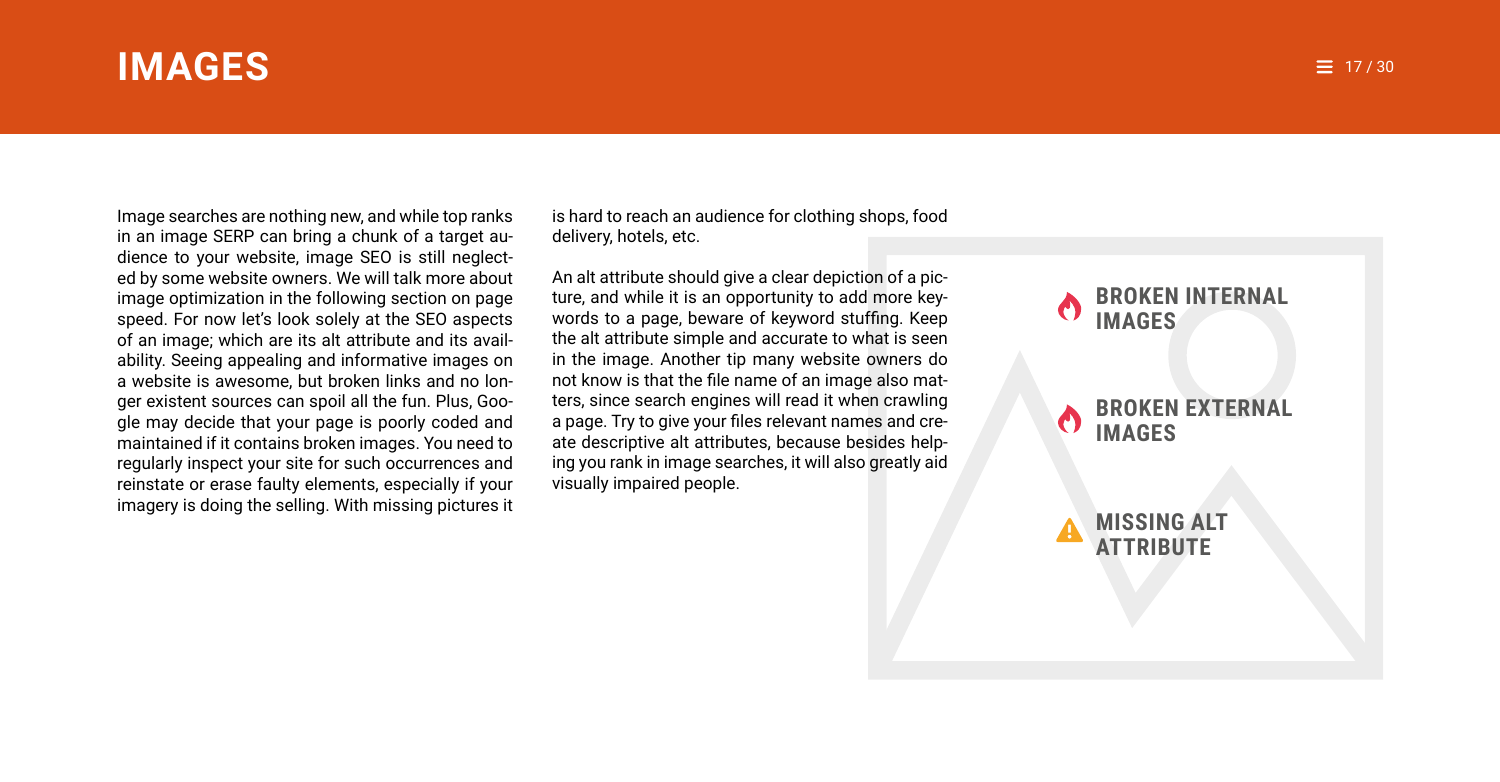# **TECHNICAL SEO**

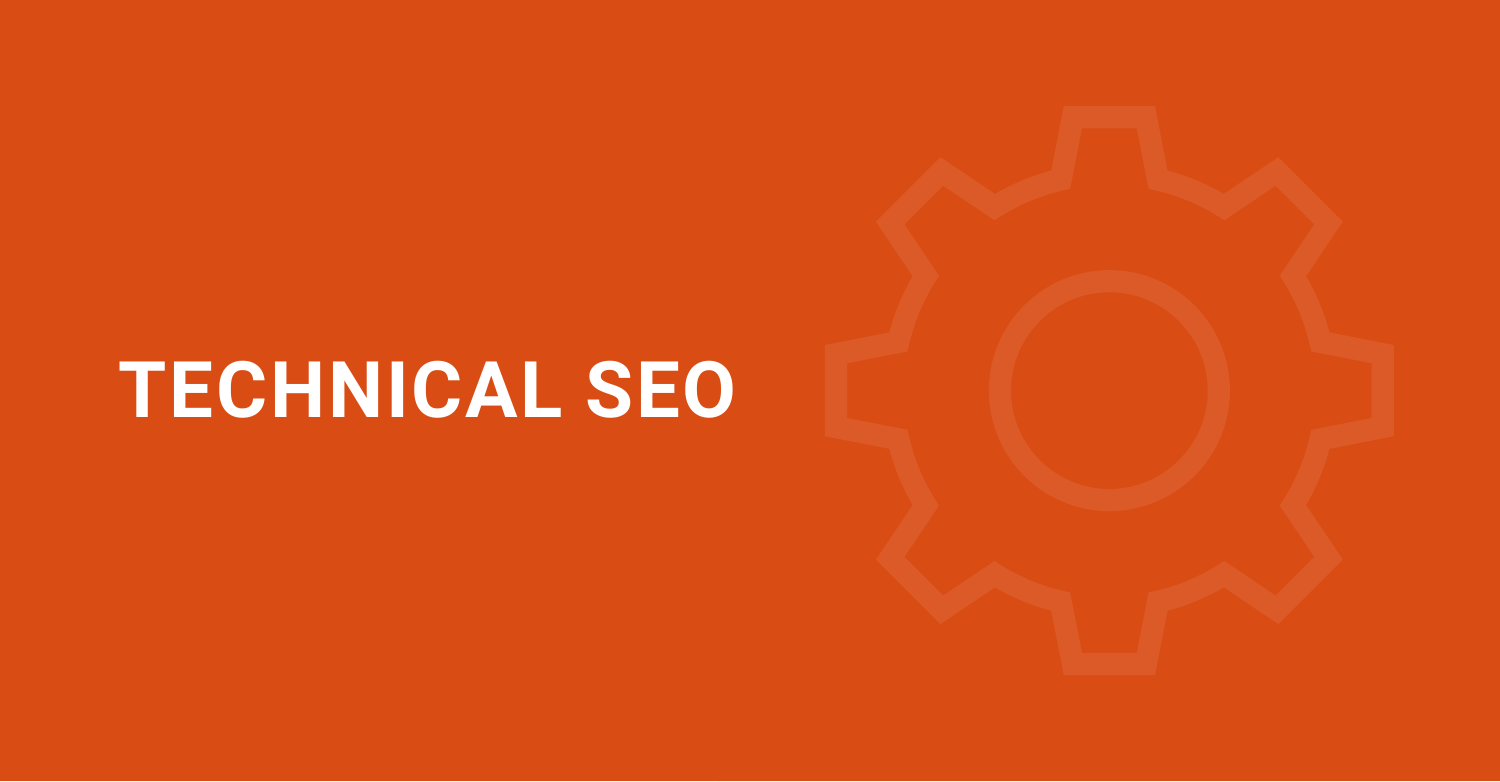### <span id="page-18-0"></span>**TECHNICAL SEO** 20130

Technical SEO deals with things apart from content that affect user experience and rankings. This include a slow page loading speed, utilization of outdated technologies and inadequate optimization for mobile devices. These are aspects of a website audit that you need to pay extra attention to, because poor page performance can bring to naught all the good SEO work that you have done.

On the other hand, the outcome of fixing technical issues can be highly rewarding. Most technical mistakes have a site-wide nature, so fixing them usually benefits not only a single page but the whole website as well. Oftentimes just a little tweaking can drastically increase your traffic and save you a lot of money.

### **IMPROVE YOUR WEBSITE PERFORMANCE**  WITH THE SEMRUSH **SITE AUDIT TOOL**

[Start your audit](https://www.semrush.com/siteaudit/?utm_source=PDF&utm_medium=all&utm_campaign=Site_Audit)

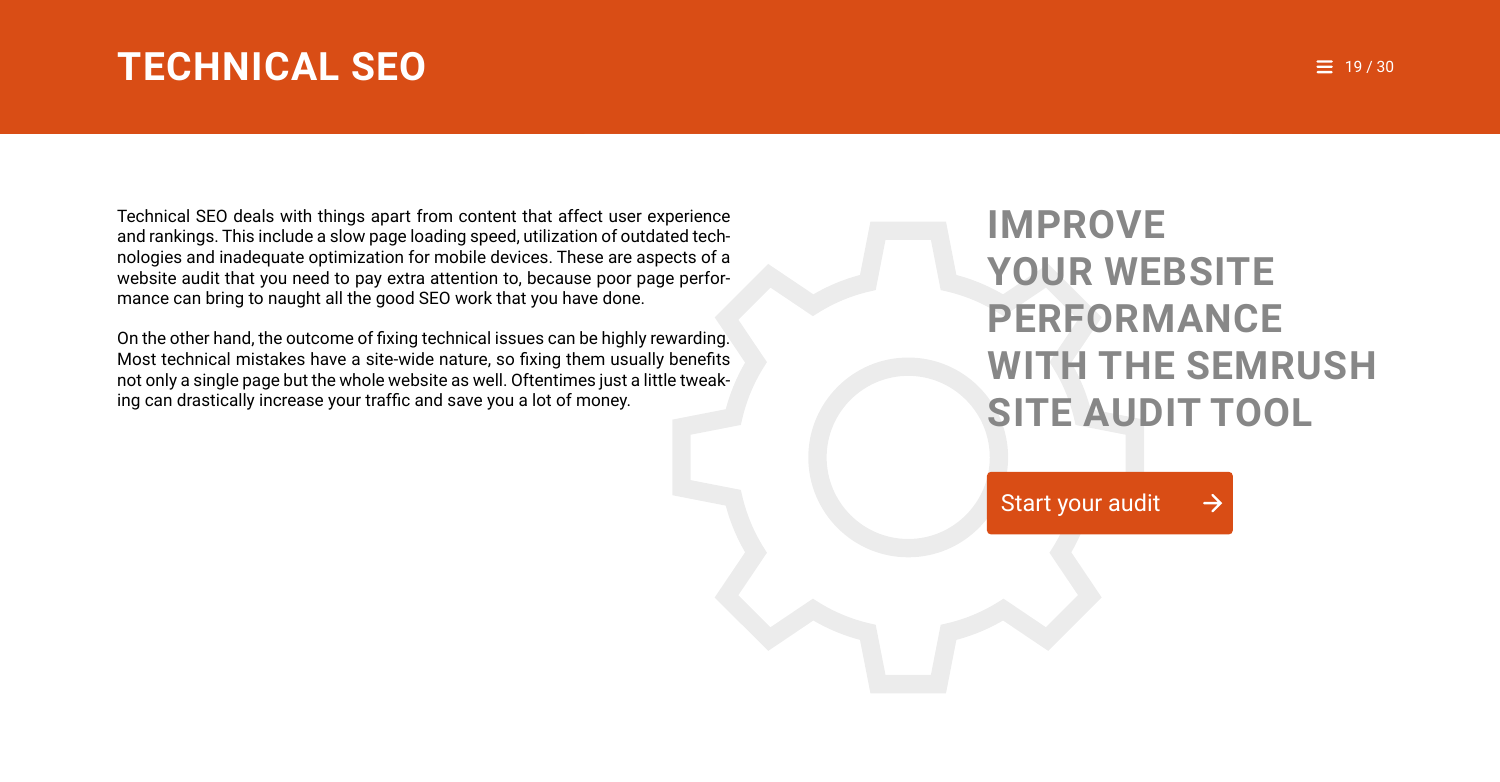Page speed is a big ranking factor affected both by the server side and page performance. And it is a big bounce rate cultivator for obvious reasons. So you need to optimize HTML, reduce scripts and styles, and try to keep page size to a minimum. One way to achieve this is [using compression schemes](https://betterexplained.com/articles/how-to-optimize-your-site-with-gzip-compression/) like gzip or deflate. Condensing HTML, CSS and Javascript can greatly benefit load speed, but there are drawbacks of complicated set up and issues with older browsers.

Images usually take up the most weight on a page, so optimizing them is essential for increasing a page's speed. There is a lot to contemplate – image quality

### <span id="page-19-0"></span>**PAGE SPEED**

and resolution, its format and more, but before looking at all that, you have to consider if visual content is actually necessary for your page. If the answer is yes, then fine-tune your images using a graphic design tool of your choice. Try to achieve the smallest filesize you can while maintaining acceptable image quality. Examine the possibility of using vector graphics. It is a great way to slim down simple geometrical images. If a large image file is not absolutely necessary to the message of the page, then you can consider removing it to improve page speed. Lastly, since mobile page speed is even more important, you have to configure viewport and rescale images for different screens.





For more extensive information consult [Google's recommendations for page speed](https://developers.google.com/speed/docs/insights/rules)  [optimization.](https://developers.google.com/speed/docs/insights/rules)

 $\equiv 20/30$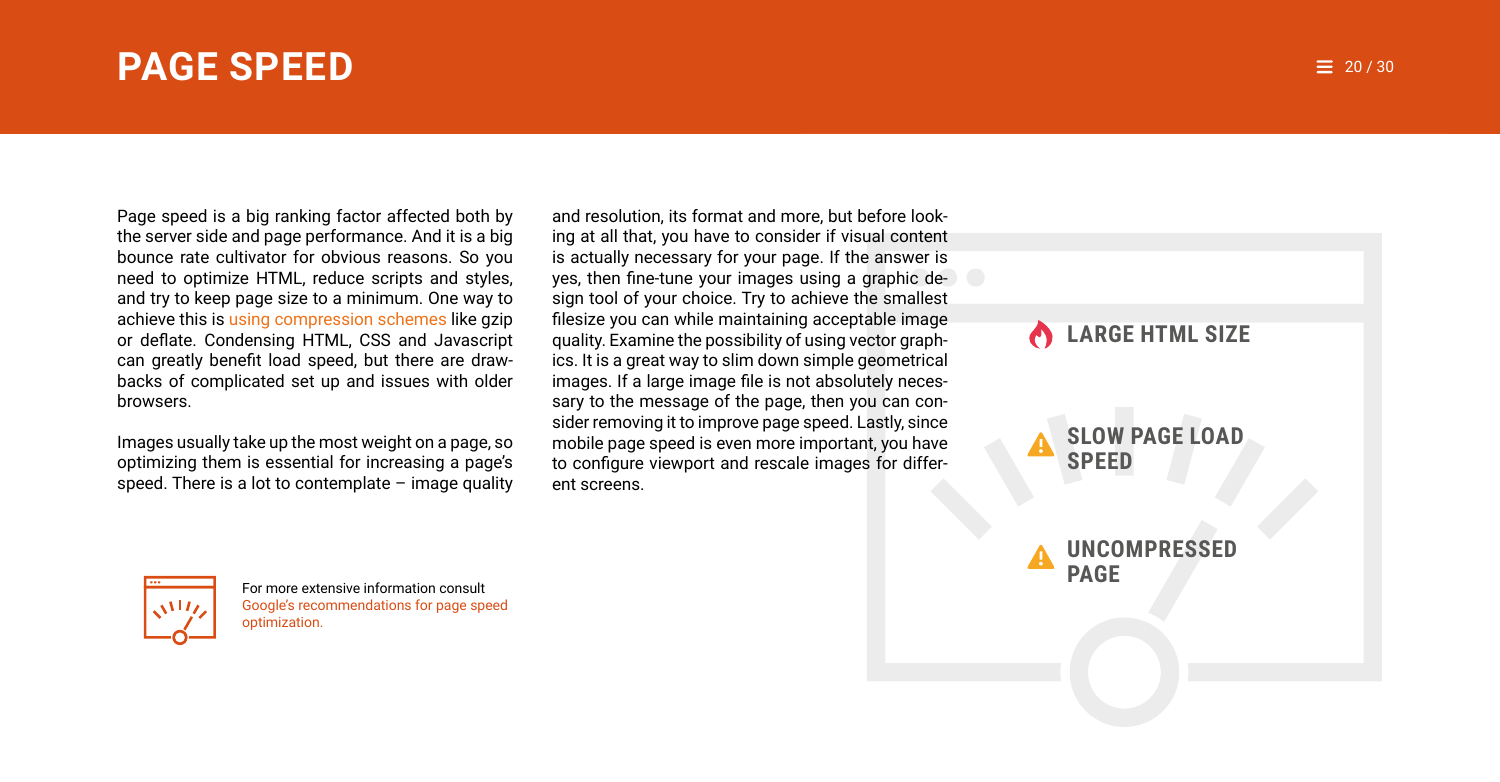### <span id="page-20-0"></span>**OLD TECHNOLOGY 21/30**

Evolution of the Internet never stops. And just as some species become extinct for others to thrive, some technologies have to go for the sake of progress. The death of Flash was a long time coming, and for good reason. From an SEO perspective (although it might give a more vibrant look to your website) Flash impoverishes a page's performance, and handicaps crawling. [Adobe announced](https://blogs.adobe.com/conversations/2017/07/adobe-flash-update.html) that it will stop supporting its technology by the end of 2020.

As for installing widgets and plugins from external domains with IFrames – they can come in handy and will not affect your rankings if implemented properly, but can also hurt your website's usability and complicate its indexing.

For a browser to understand how to properly render the content, you should always specify which version of HTML or XHTML a page is written in with the <!DOCTYPE> tag. Give it special attention if you are using an older version of a code.

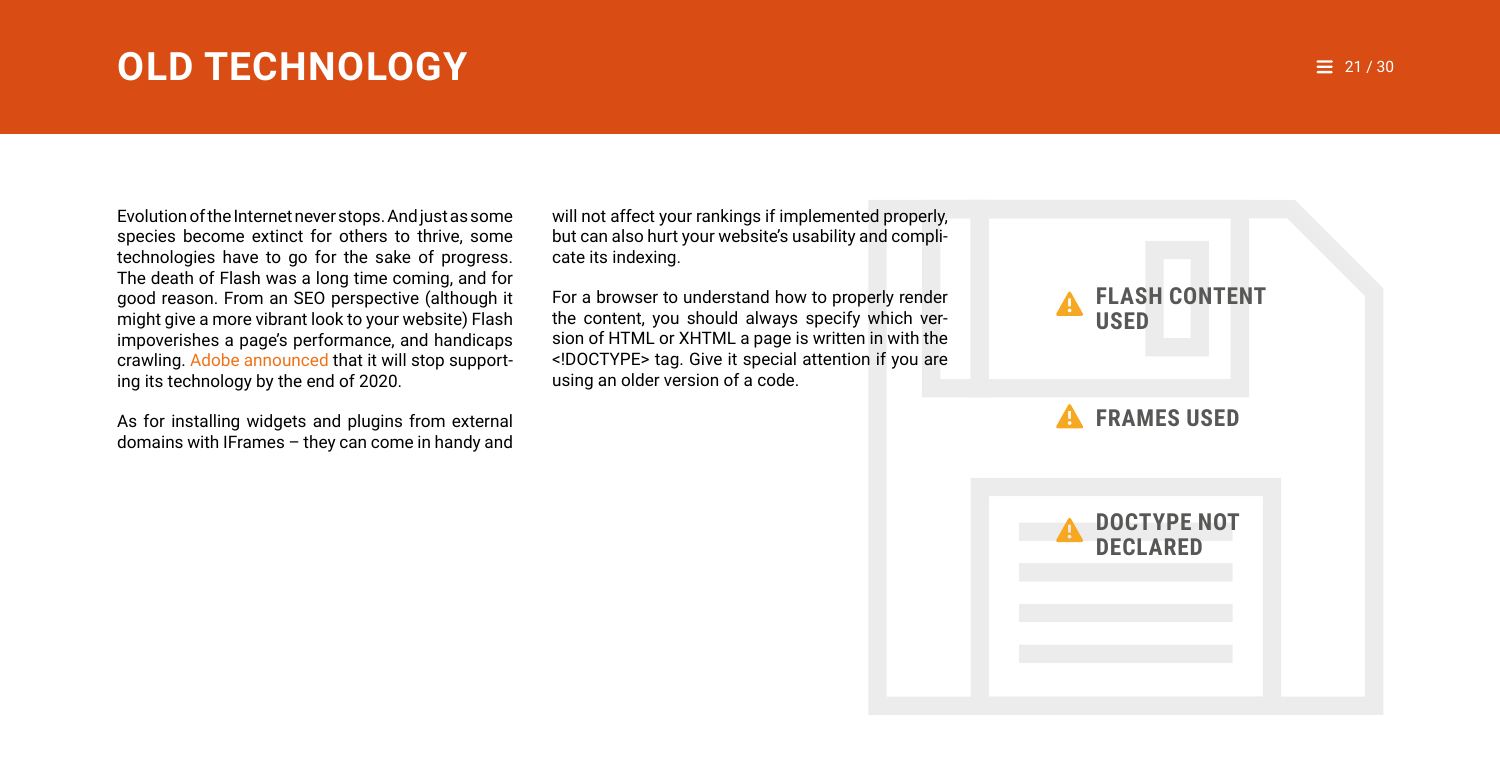We are all [optimizing for mobile devices,](https://www.semrush.com/blog/semrush-mobile-seo-tips/) right? So checking that all your pages have viewport tags and can scale for various screen sizes is imperative. If a page does not have a viewport meta tag, mobile browsers will not be able to find the optimized version of the page and will show the desktop version with the font too small or too big for the screen and all the images jumbled. There are no two ways about it  $$ this will scare away all your visitors and will worsen your rankings, especially considering Google's concept of mobile-first indexing.

[Accelerated Mobile Pages](https://support.google.com/webmasters/answer/6340290?hl=en) (AMP) are a great method to align your website with mobile friendliness. AMP started as a way for publishers to serve fast-loading

## <span id="page-21-0"></span>**MOBILE (1/2)**

content from a search engine results page, but now it is also a platform for e-commerce and advertising. The project constantly evolves, and now AMP pages can show up in Featured Snippets.

The process of implementing AMP is entangled in a lot of intricate details. There are many potential [AMP](https://www.ampproject.org/docs/reference/validation_errors) [mistakes,](https://www.ampproject.org/docs/reference/validation_errors) and so that you don't feel overwhelmed these are sorted into groups: HTML issues, style and layout issues, and templating issues. SEMrush covers all three of these groups, and detects over 40 AMP errors. You can crawl the whole site on demand whenever you like and get all of the broken pages in one report. You can also choose to crawl AMP versions first.

 $\equiv$  22/30

**AMP PAGES HAVE NO CANONICAL TAG**



**TEMPLATING ISSUES**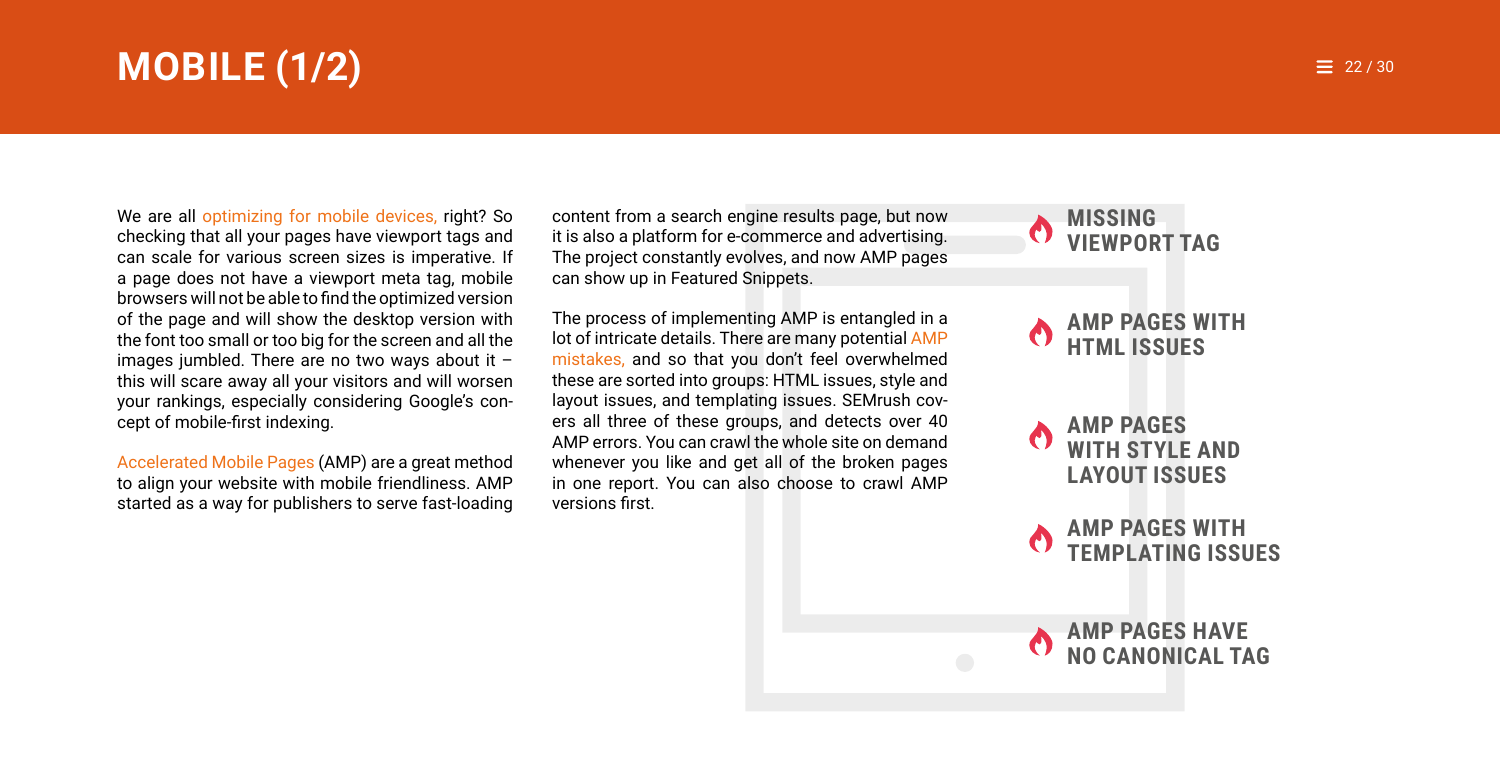

## **MOBILE (2/2)**  $\equiv 23/30$

Since the AMP format involves code restrictions and usage of custom AMP tags, errors in the HTML issues group are very common. The styles and layouts also require specific AMP standardisation. This group of errors should also be prevented so that a page can be properly indexed and served. And if your page includes template syntax, it will not work correctly unless that syntax is used in the AMP tags specifically designed for templates.

These three groups of checks are available for Business plan users. In SEMrush Site Audit you will get a detailed list of every AMP error for each page, with descriptions and fixing tips. You will also see the exact line of code containing a mistake; this feature is not present in any of the other tools, including [Goo](https://search.google.com/test/amp)[gle's AMP test tool.](https://search.google.com/test/amp)

Another important thing to consider if you have an AMP version of a page is ensuring it has a canonical tag, and is referenced on the non-AMP version. That way you will avoid duplicate content issues. If you only have an AMP page, add a self-referential canonical tag.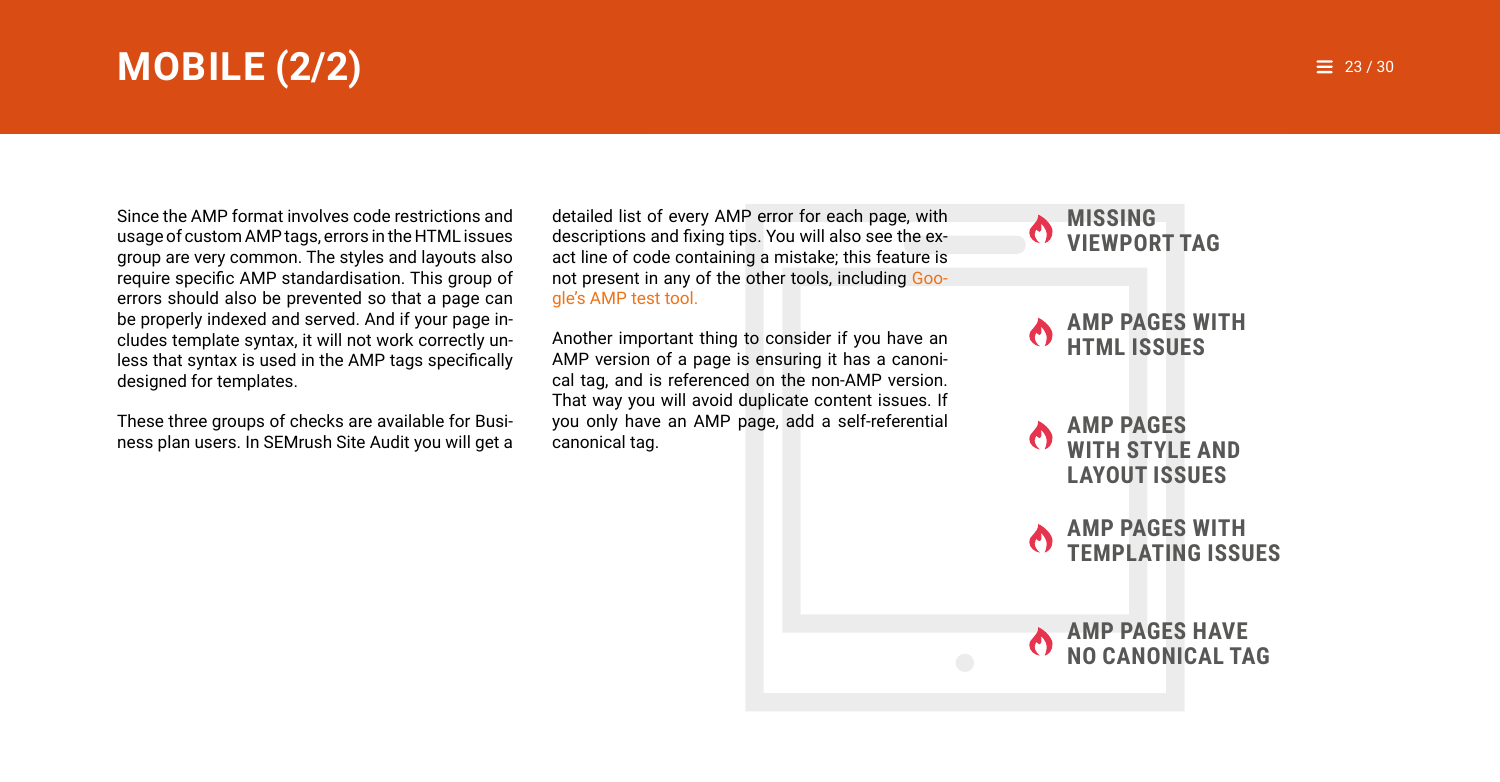# **HTTPS IMPLEMENTATION**

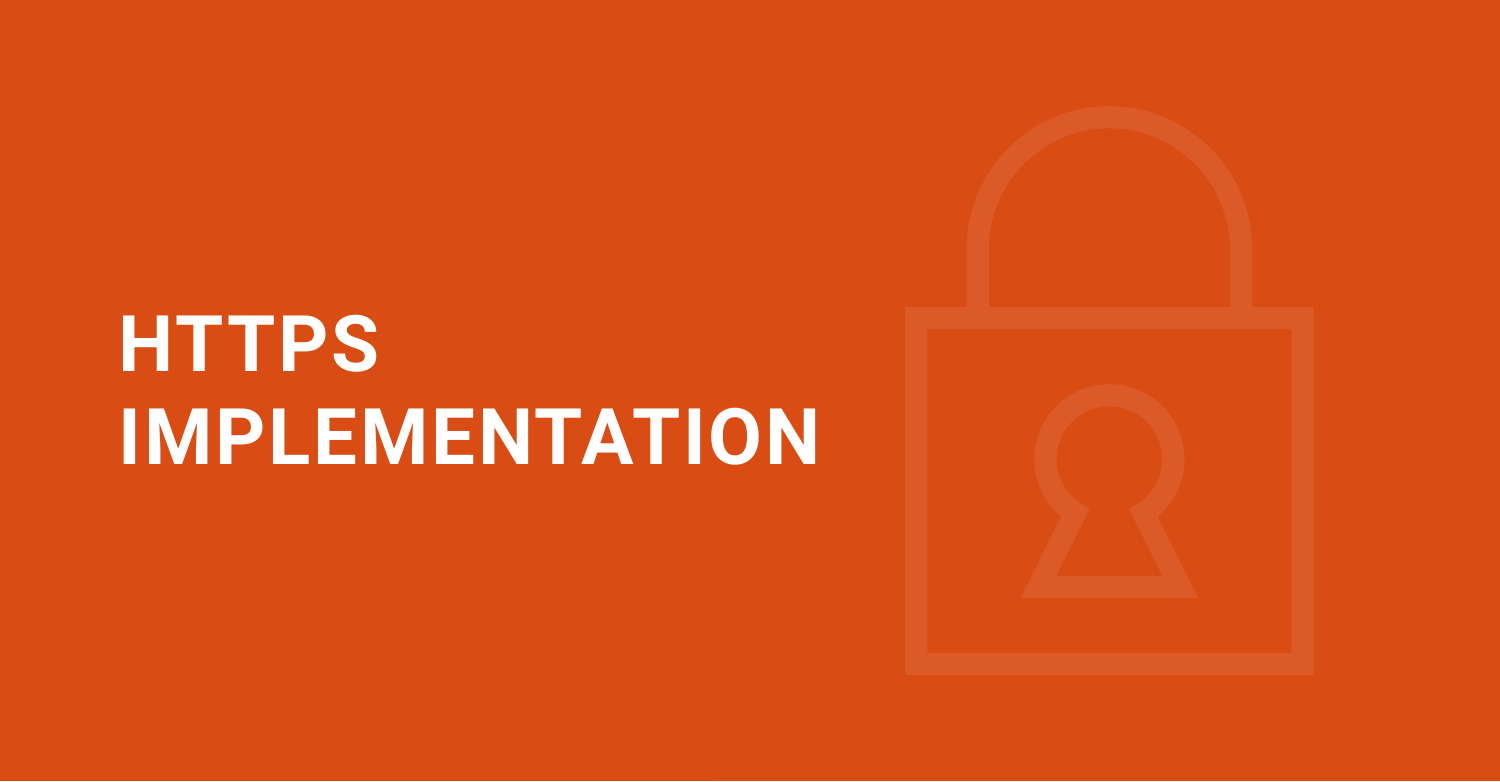### <span id="page-24-0"></span>**HTTPS IMPLEMENTATION**  $\equiv 25/30$

HTTPS is a necessity for every website. You have to protect yourself and your users from those pesky, malicious people on the Internet by ensuring that all the data transferred through your website is authentic, encrypted and intact. And of course there is a perk of Google's favouritism toward secured pages.

[HTTPS is a ranking factor](https://www.semrush.com/blog/https-just-a-google-ranking-signal/) which will become more and more considerable in the future, because safety issues have no expiration date. But behind all those security benefits there are also quite a lot of risks associated with moving your site to HTTPS and maintaining a secured protocol.

## **GET YOUR HTTPS IMPLEMENTATION RIGHT WITH THE SEMRUSH SITE AUDIT TOOL**

[Start your audit](https://www.semrush.com/siteaudit/?utm_source=PDF&utm_medium=all&utm_campaign=Site_Audit)

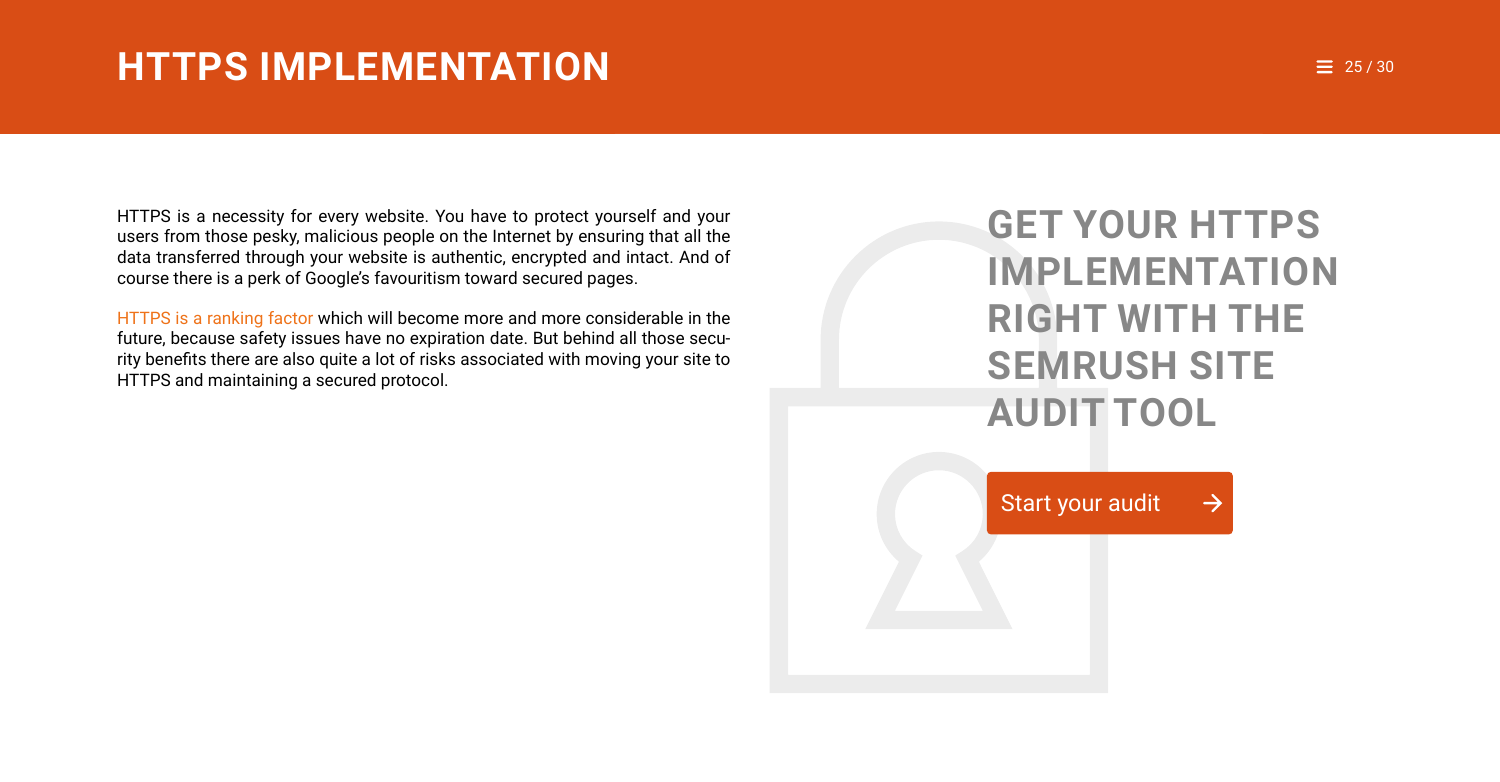### **HTTPS IMPLEMENTATION**  $\equiv 26/30$

When shifting your website to the secured protocol, you can come up against [multiple mistakes.](https://www.semrush.com/blog/https-implementation-mistakes-case-study/) Beware of missing redirects and canonicals to HTTPS URLs, as these can lead to lower rankings and cannibalization. Use a 301 redirect or rel="canonical" on the HTTP version to indicate that your primary version is on HTTPS now. Mind all the elements of a page, and only add HTTPS content to HTTPS pages to ward off security and UX issues. And remember to update your website internal linking and your sitemap with HTTPS URLs.

Keep an eye on your SSL certificate – it should be up to date, valid, and registered to the correct domain or your users will get upsetting notifications, which will certainly increase bounce rate. It is recommended that you implement HTTP Strict Transport Security (HSTS) to force your user's browsers to only use secure connections. Also, it is good to have a server supporting SNI (Server Name Indication) so that there would be a possibility to use multiple certificates at the same IP address.

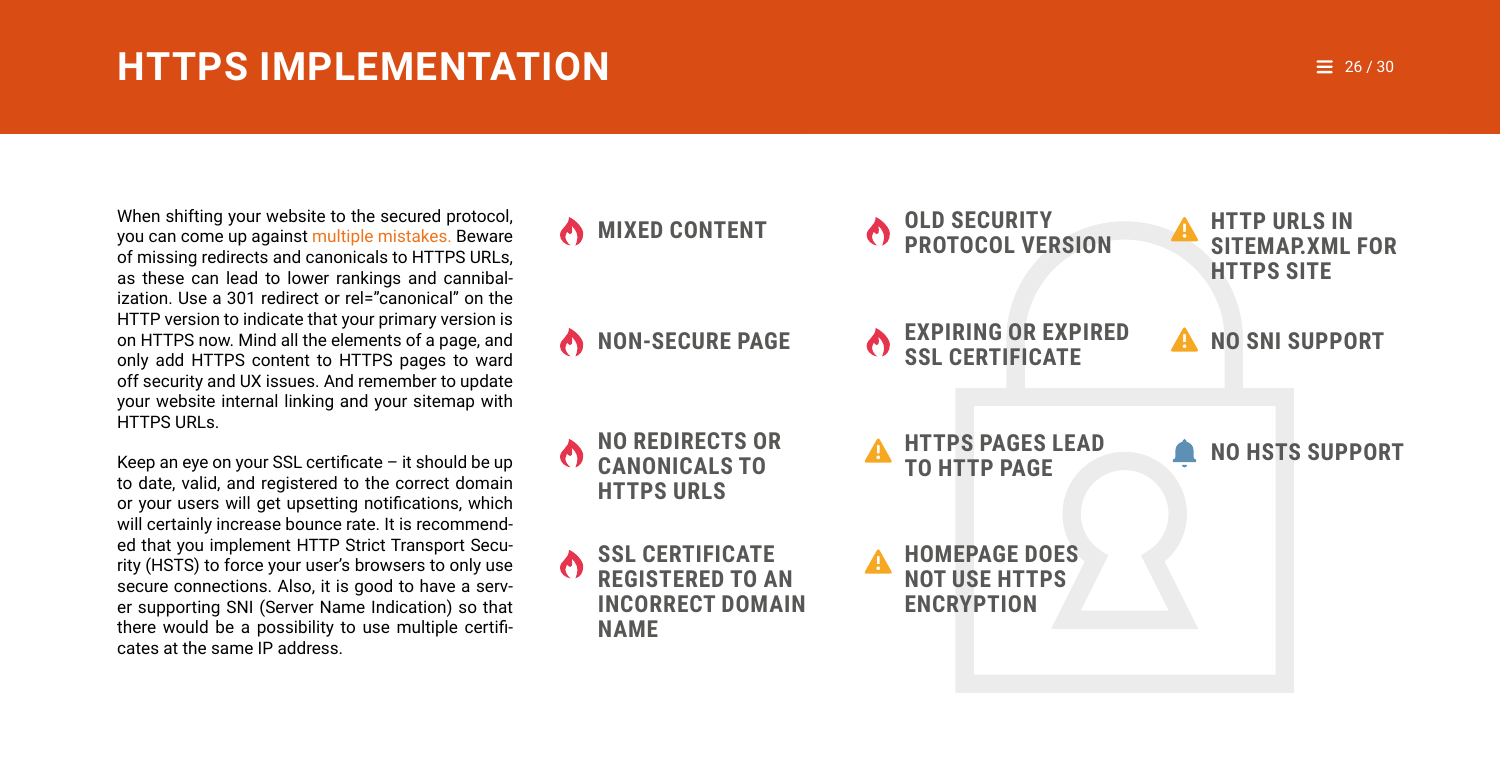# **INTERNATIONAL SEO**

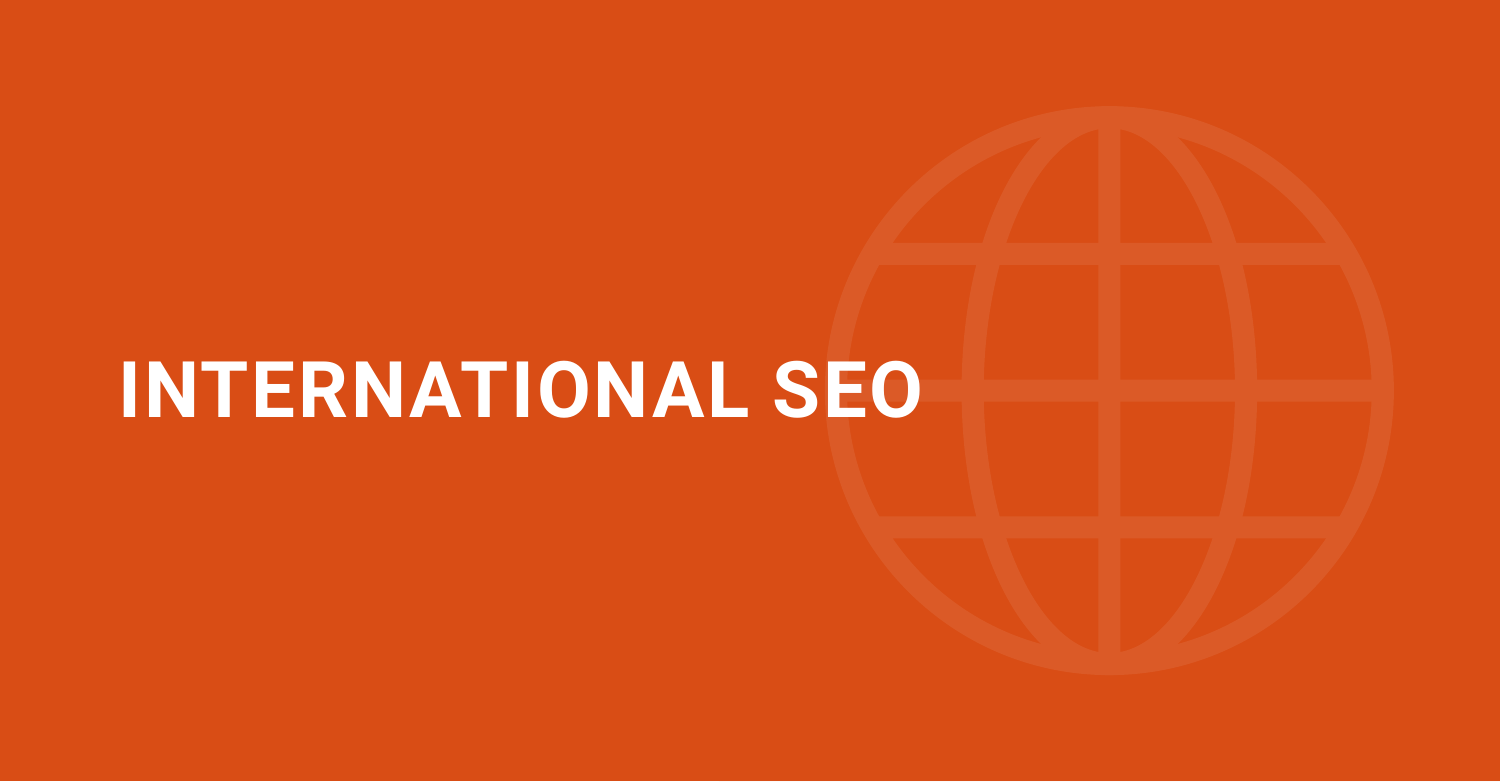### <span id="page-27-0"></span> $INTERNATIONAL$  SEO  $= 28/30$

The Internet makes the world small, globalization never stops, and international SEO is becoming more relevant than ever. Creating sites in more than one language is not a prerogative of big corporations, and smaller web portals can also gain a lot by geographic expansion.

Maintaining a multilingual website creates a specific set of potential problems. It is hard enough to [get the hreflang attribute right](https://www.semrush.com/blog/the-most-common-hreflang-mistakes-infographic/) so that your audiences in different locations will get the version of your page with the correct language. Besides that, you also need to signal to the search engine which results should be provided for which users and explain it that you are not just scattering duplicates around.

## **FIX ALL HREFLANG IMPLEMENTATION ISSUES WITH THE SEMRUSH SITE AUDIT TOOL**

[Start your audit](https://www.semrush.com/siteaudit/?utm_source=PDF&utm_medium=all&utm_campaign=Site_Audit)

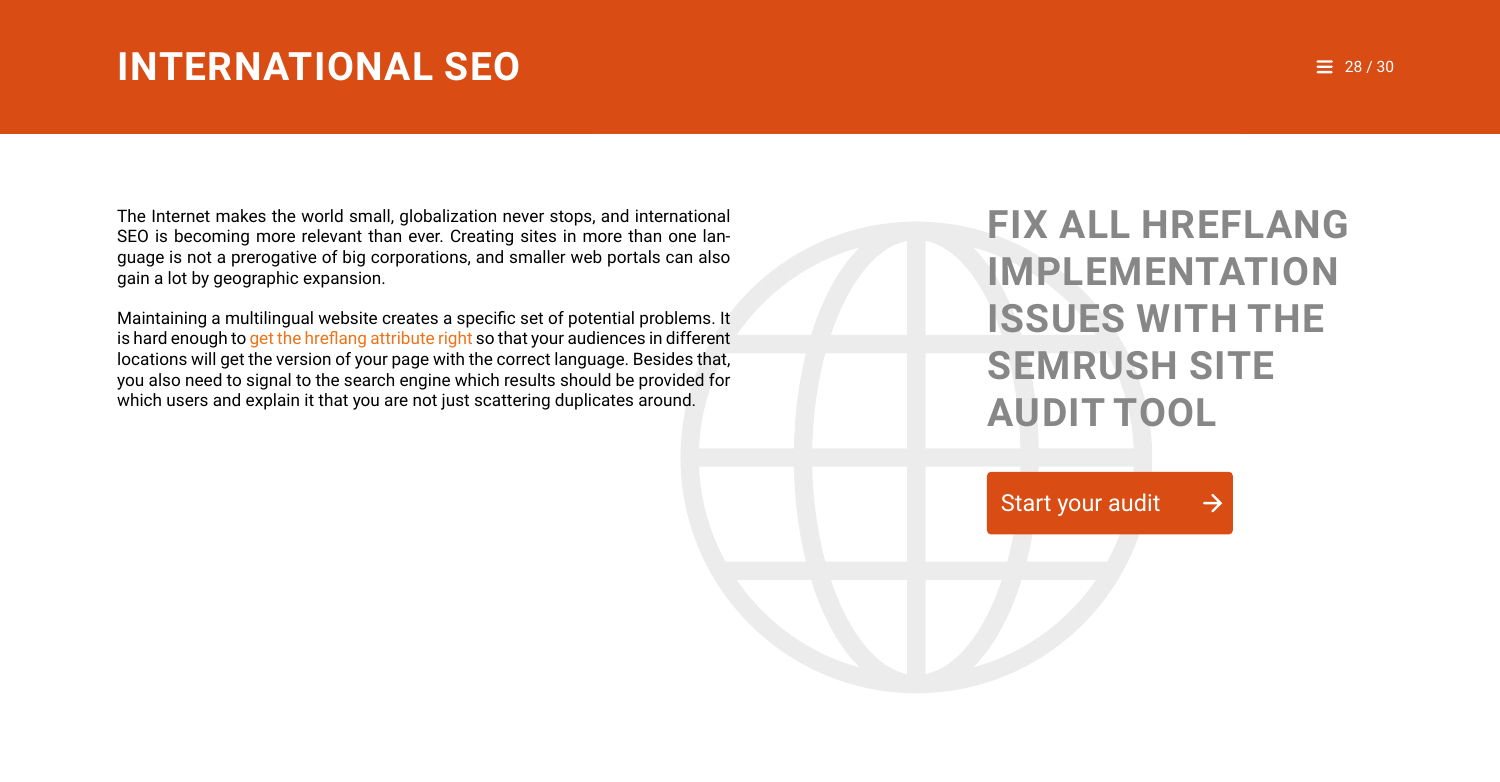### [29 / 30](#page-1-0) **INTERNATIONAL SEO**



When [configuring a multilingual website,](https://www.semrush.com/blog/guide-how-to-do-international-seo-with-semrush/) you first need to specify the correct language and country codes for matching pages. Language code should precede and be separated with a hyphen from a country code. Remember that you can designate a language without a country, but not the other way around. It is also important to [declare encoding](https://www.w3.org/International/tutorials/tutorial-char-enc/) so that browsers will know which set of characters must be used.

The main SEO problems of an international website are duplicates and redirects. Adding rel="alternate" hreflang="x" [tags will help](https://support.google.com/webmasters/answer/189077?hl=en) [Google](https://support.google.com/webmasters/answer/189077?hl=en) figure out which version of a page to show based on a user's location. Watch out for broken or conflicting URLs, and make sure

that all alternative versions are referenced on each page, including self-reference, otherwise searchbot might not understand or may ignore those annotations. Also keep in mind that you can only have a self-referential canonical tag on a page with a hreflang, otherwise you will be giving conflicting instructions to the crawler.

Even if you feel that all of your page's redirects and hreflang tags are perfectly implemented, it is still a good idea to add the option to select a language. Be careful if you are using automatic translators to create content. The result might be unreadable and even nonsensical, which will be noted by crawlers and, obviously, by readers.